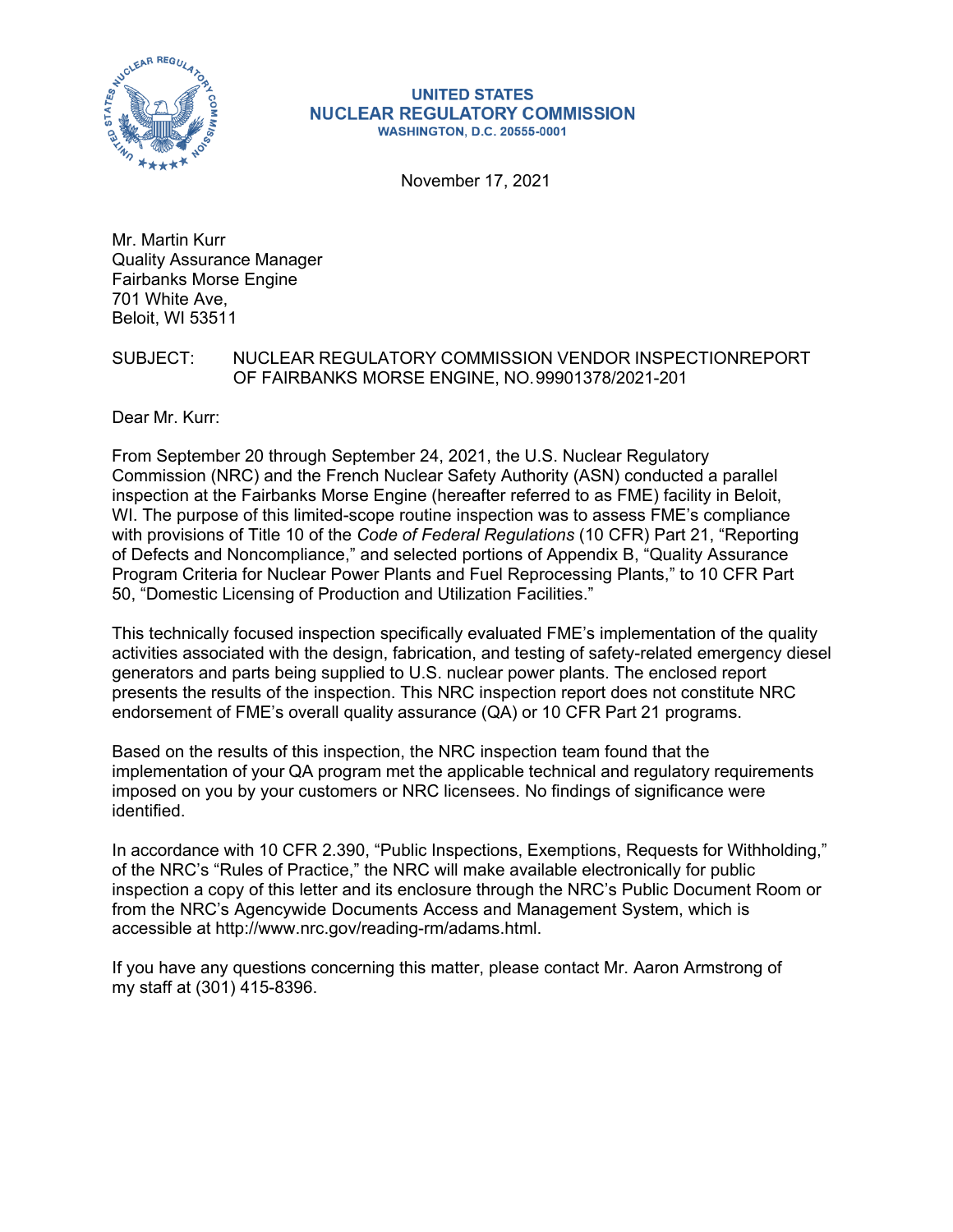Sincerely,

Kerri A. Kavanagh Rayanagh Kavanagh (Kerri A. Date: 2021.11.17 10:13:08 -05'00'

Kerri A. Kavanagh, Chief Quality Assurance and Vendor Inspection Branch Division of Reactor Oversight Office of Nuclear Reactor Regulation

Docket No.: 99901378

EPID No.: I-2021-201-0044

Enclosures:

1. Inspection Report No. 99901378/2021- 201 and Attachment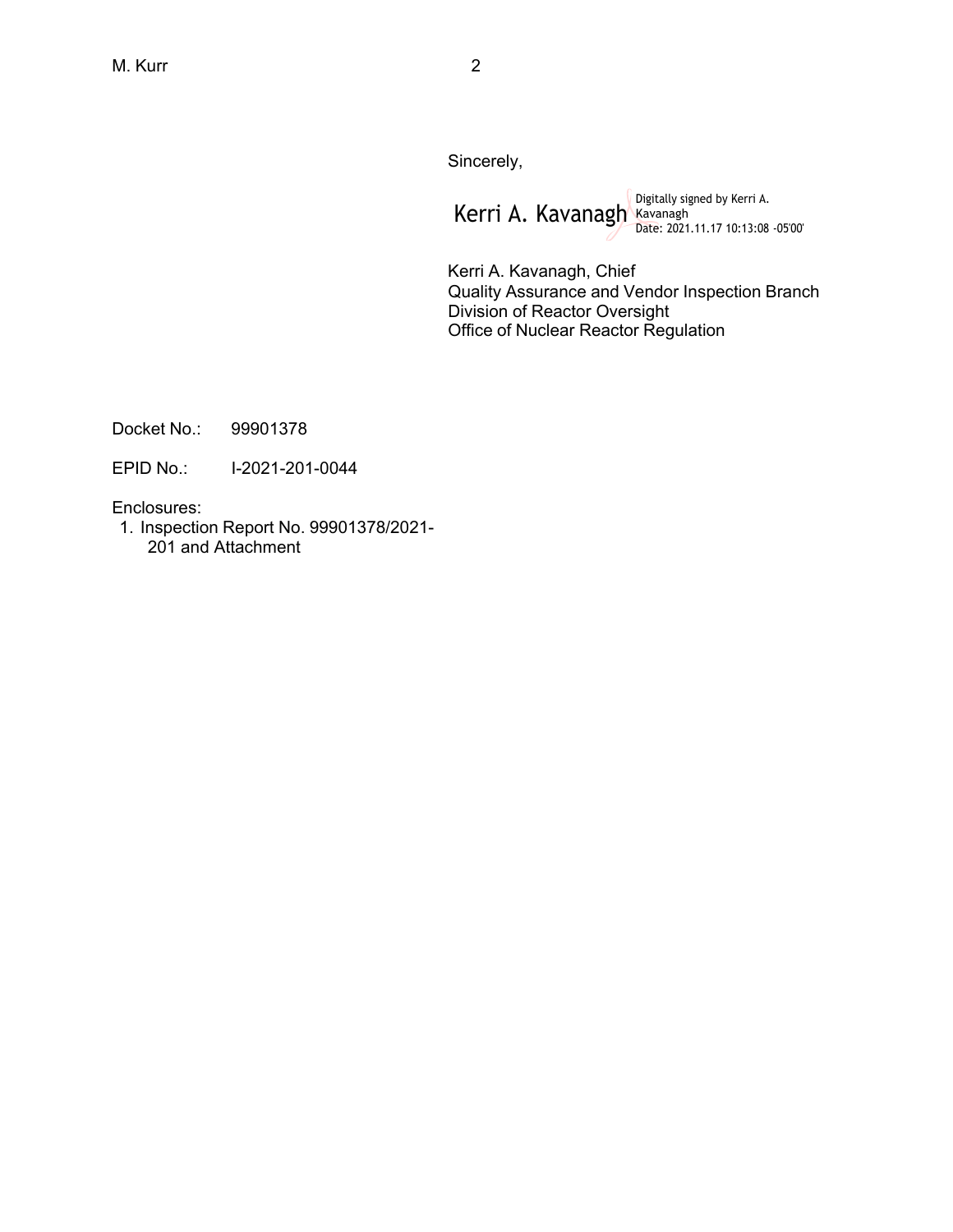# SUBJECT: NUCLEAR REGULATORY COMMISSION VENDOR INSPECTION REPORT OF FAIRBANKS MORSE ENGINE, NO. 99901378/2021-201 Dated: November 17, 2021

DISTRIBUTION: [Martin.Kurr@fairbanksmorse.com](mailto:Martin.Kurr@fairbanksmorse.com) ASakadales,NRR ConE\_Resources CRegan, NRR RFelts, NRR PMcKenna, NRR KMorgan-Butler, NRR NRR\_DRO\_IQVB Distribution

| <b>ADAMS Accession No.: ML21298A086</b> |                  |              | <b>NRR-106</b> |
|-----------------------------------------|------------------|--------------|----------------|
| <b>OFFICE</b>                           | NRR/DRO/IQVB     | NRR/DRO/IQVB | NRR/DRO/IQVB   |
| <b>NAME</b>                             | <b>GGalletti</b> | PPrescott    | OAyegbusi      |
| <b>DATE</b>                             | 11/1/2021        | 11/1/2021    | 11/1/2021      |
| <b>OFFICE</b>                           | NRR/DRO/IQVB     | NRR/DRO/IQVB |                |
| <b>NAME</b>                             | AArmstrong       | KKavanagh    |                |
| <b>DATE</b>                             | 11/1/2021        | 11/3/2021    |                |

**OFFICIAL RECORD COPY**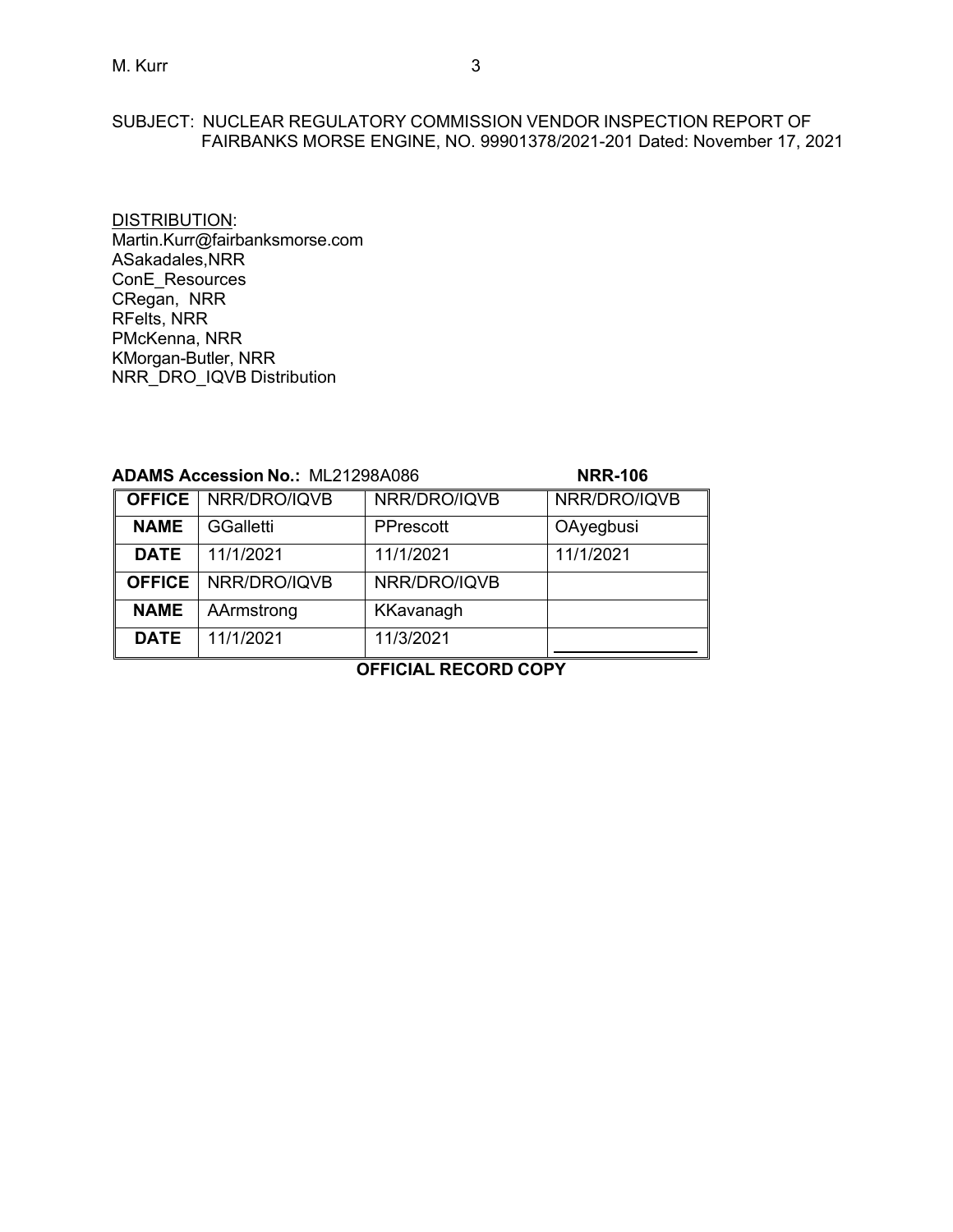# **U.S. NUCLEAR REGULATORY COMMISSION OFFICE OF NUCLEAR REACTOR REGULATION DIVISION OF REACTOR OVERSIGHT VENDOR INSPECTION REPORT**

| Docket No.:                       | 99901378                                                                                                                                                                                                                                                                                                                                                  |                                                                                                                |                              |
|-----------------------------------|-----------------------------------------------------------------------------------------------------------------------------------------------------------------------------------------------------------------------------------------------------------------------------------------------------------------------------------------------------------|----------------------------------------------------------------------------------------------------------------|------------------------------|
| Report No.:                       | 99901378/2021-201                                                                                                                                                                                                                                                                                                                                         |                                                                                                                |                              |
| Vendor:                           | <b>Fairbanks Morse Engine</b><br>701 White Ave,<br><b>Beloit, WI 53511</b>                                                                                                                                                                                                                                                                                |                                                                                                                |                              |
| <b>Vendor Contact:</b>            | Mr. Martin Kurr<br><b>Quality Assurance Manager</b><br>Email: Martin.Kurr@fairbanksmorse.com<br>Office: 608.364.8247                                                                                                                                                                                                                                      |                                                                                                                |                              |
| <b>Nuclear Industry Activity:</b> | Fairbanks Morse Engine (hereafter referred to as FME) is the<br>original equipment manufacturer for emergency diesel generators<br>that provide critical standby power for nuclear power plants.<br>Fairbanks Morse Engine also supplies commercial-grade<br>replacement parts that have been dedicated as basic<br>components to maintain these engines. |                                                                                                                |                              |
| <b>Inspection Dates:</b>          | September 20 - 24, 2021                                                                                                                                                                                                                                                                                                                                   |                                                                                                                |                              |
| NRC Inspectors:                   | Aaron Armstrong<br><b>Paul Prescott</b><br>Odunayo Ayegbusi<br><b>Greg Galletti</b>                                                                                                                                                                                                                                                                       | NRR/DRO/IQVB<br>NRR/DRO/IQVB<br>NRR/DRO/IQVB<br>NRR/DRO/IQVB                                                   | <b>Team Leader</b><br>Remote |
| <b>ASN Inspectors:</b>            | Jeremy Hubert<br><b>Benoit Fourche</b><br><b>Xavier Tiret</b>                                                                                                                                                                                                                                                                                             | <b>French Regulatory Authority</b><br><b>French Regulatory Authority</b><br><b>French Regulatory Authority</b> |                              |
| Approved by:                      | Kerri A. Kavanagh, Chief<br>Quality Assurance and Vendor Inspection<br><b>Branch Division of Reactor Oversight</b><br>Office of Nuclear Reactor Regulation                                                                                                                                                                                                |                                                                                                                |                              |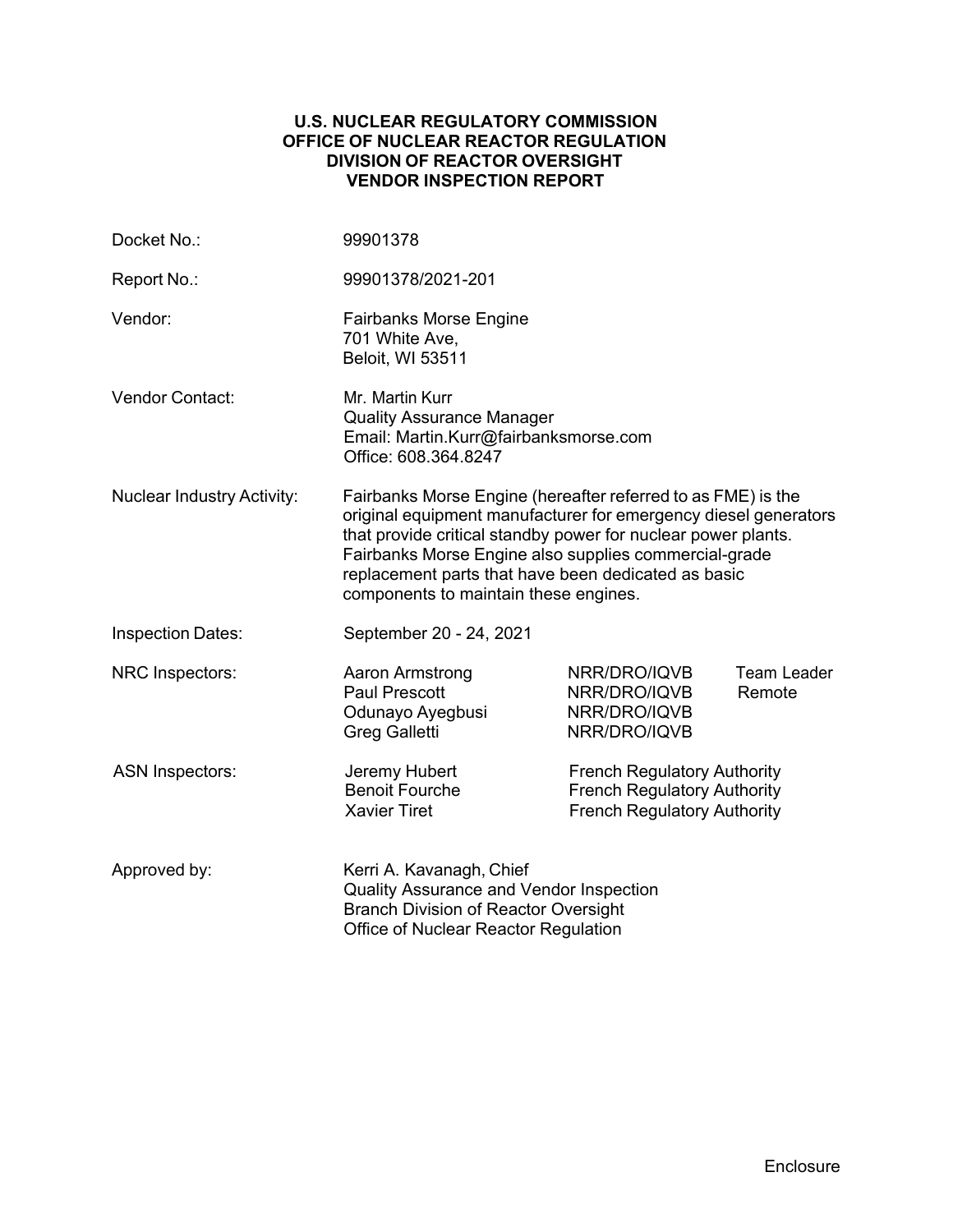# **EXECUTIVE SUMMARY**

### Fairbanks Morse **Engine** 99901378/2021-201

The U.S. Nuclear Regulatory Commission (NRC) and the French Nuclear Safety Authority (ASN) conducted a parallel inspection at the Fairbanks Morse Engine (hereafter referred to as FME) facility in Beloit, WI, to verify that it had implemented an adequate quality assurance (QA) program that complies with the requirements of Appendix B, "Quality Assurance Criteria for Nuclear Power Plants and Fuel Reprocessing Plants," to Title 10 of the *Code of Federal Regulations* (10 CFR) Part 50, "Domestic Licensing of Production and Utilization Facilities," and 10 CFR Part 21, "Reporting of Defects and Noncompliance." The NRC and ASN inspection team conducted the inspection on September 20 - 24, 2021. This was the second NRC inspection at FME's facility in Beloit, WI.

This technically-focused inspection specifically evaluated FME's implementation of quality activities associated with the design, manufacturing, and testing of safety-related emergency diesel generators and replacement parts provided to U.S. nuclear power plants for operating reactors.

The following regulations served as the basis for the NRC inspection:

- Appendix B to 10 CFR Part 50
- 10 CFR Part 21

During this inspection, the NRC inspection team implemented Inspection Procedure (IP) 43002, "Routine Inspections of Nuclear Vendors," dated January 27, 2017, IP 43004, "Inspection of Commercial-Grade Dedication Programs," dated January 27, 2017, and IP 36100, "Inspection of 10 CFR Part 21 and Programs for Reporting Defects and Noncompliance," dated May 16, 2019.

The NRC inspection team observed the following specific activities:

- Commercial grade dedication of part 14789, "Spring, Duo-Check Check Valve," using BF5377E, "Nuclear Spare/Replacement Part Engineering Design Review, Revision 1 and BF5378B, "Critical Characteristic Verification Record," Revision 1 for the Duo-Check Check Valve Spring.
- Commercial grade dedication of part 16102034, "Extension, Spider," using BF5377E, "Nuclear Spare/Replacement Part Engineering Design Review, Revision 1 and BF5378B, "Critical Characteristic Verification Record," Revision 1 for the Spider Extension.

The NRC inspection team concluded that FME's QA policies and procedures comply with the applicable requirements of Appendix B to 10 CFR Part 50 and 10 CFR Part 21, and that FME's personnel are implementing these policies and procedures effectively. The results of this inspection are summarized below.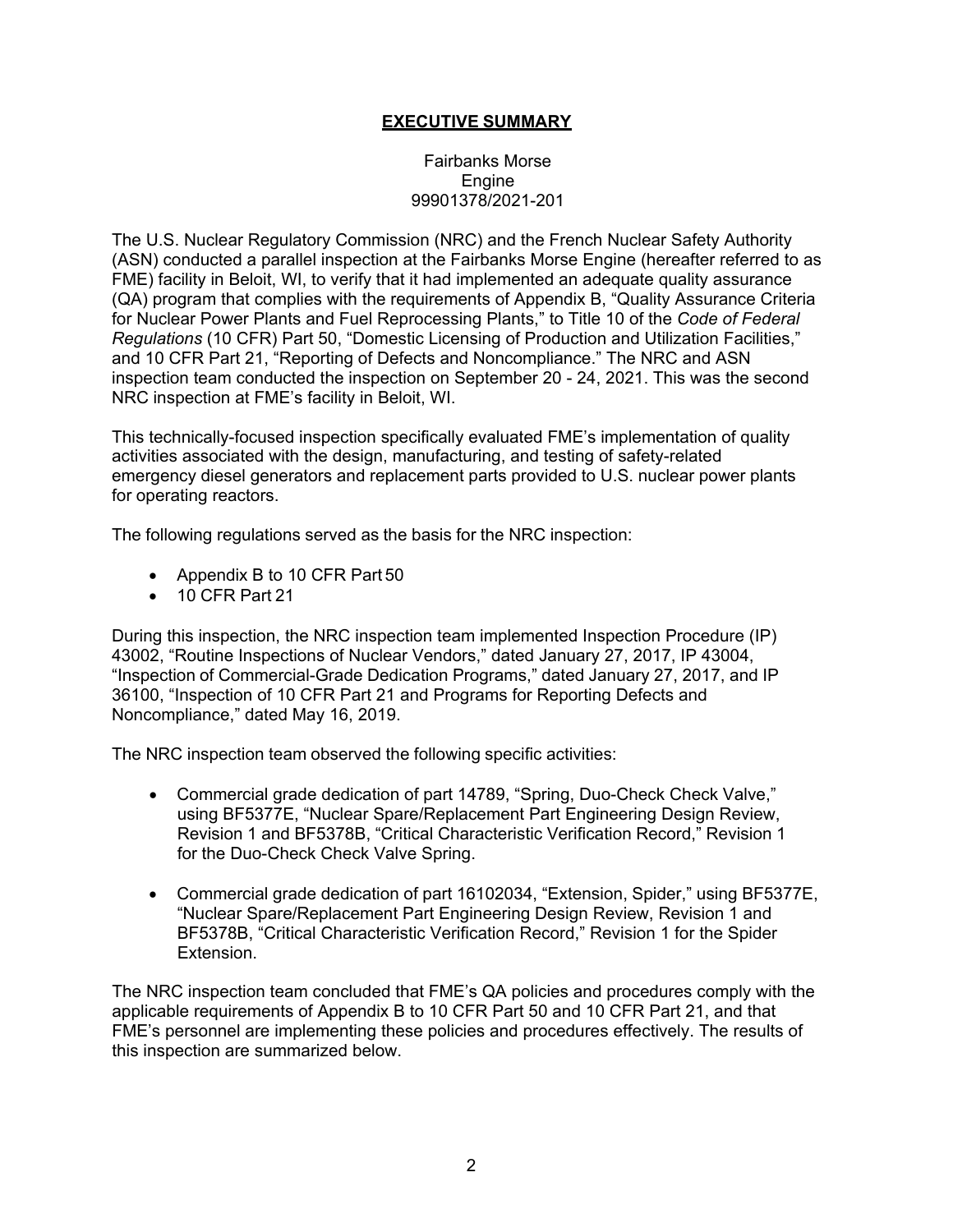# 10 CFR Part 21 Program

The NRC inspection team reviewed FME's policies and implementing procedures that govern the implementation of its 10 CFR Part 21 program to verify compliance with the requirements of 10 CFR Part 21. The NRC inspection team: (1) reviewed the 10 CFR Part 21 postings; (2) reviewed a sample of purchase orders (POs); (3) verified that FME's nonconformance and corrective action procedures provide a link to the 10 CFR Part 21 program; and reviewed FME's Part 21 evaluations. No findings of significance were identified.

## Commercial-Grade Dedication

The NRC inspection team reviewed FME's policies and implementing procedures that govern the implementation of its commercial-grade dedication (CGD) program to verify compliance with the requirements of Criterion III, "Design Control," and Criterion VII, "Control of Purchase Material, Equipment, and Services," of Appendix B to 10 CFR Part 50. The NRC inspection team reviewed and evaluated a sample of completed CGD documentation including technical evaluations used to identify critical characteristics and acceptance criteria. No findings of significance were identified.

# Supplier Oversight and Internal Audits

The NRC inspection team reviewed FME's policies and implementing procedures that govern the implementation of its supplier oversight and internal audits programs to verify compliance with the requirements of Criterion IV, "Procurement Document Control," Criterion VII, "Control of Purchased Material, Equipment and Services," and Criterion XVIII, "Audits," of Appendix B to 10 CFR Part 50. The NRC inspection team reviewed a sample of POs and confirmed that the POs contained the applicable technical and regulatory requirements. In addition, the NRC inspection team reviewed a sample of external and internal audit reports and confirmed that the external and internal audits were performed by qualified individuals using checklists and/or procedures, the checklists and/or procedures included an audit plan, documented objective evidence, audit results, and a review of audit results by responsible management. No findings of significance were identified.

### Identification and Control of Materials, Parts, and Components

The NRC inspection team reviewed FME's policies and implementing procedures that govern the implementation of its material, parts, and components control program to verify compliance with the requirements of Criterion VIII, "Identification and Control of Materials, Parts, and Components," of Appendix B to 10 CFR Part 50. The NRC inspection team observed receipt, fabrication, and storage activities associated with on-going production orders and reviewed a sample of completed shop work orders to confirm FME personnel were performing material control activities in accordance with the policies and procedures established for those activities. No findings of significance were identified.

### Nonconforming Material, Parts, or Components and Corrective Action

The NRC inspection team reviewed FME's policies and implementing procedures that govern the implementation of its nonconforming materials, parts, or components and corrective action programs to verify compliance with the requirements of Criterion XV, "Nonconforming Materials, Parts, or Components," and Criterion XVI, "Corrective Action," of Appendix B to 10 CFR Part 50. The NRC inspection team verified that the procedures contained sufficient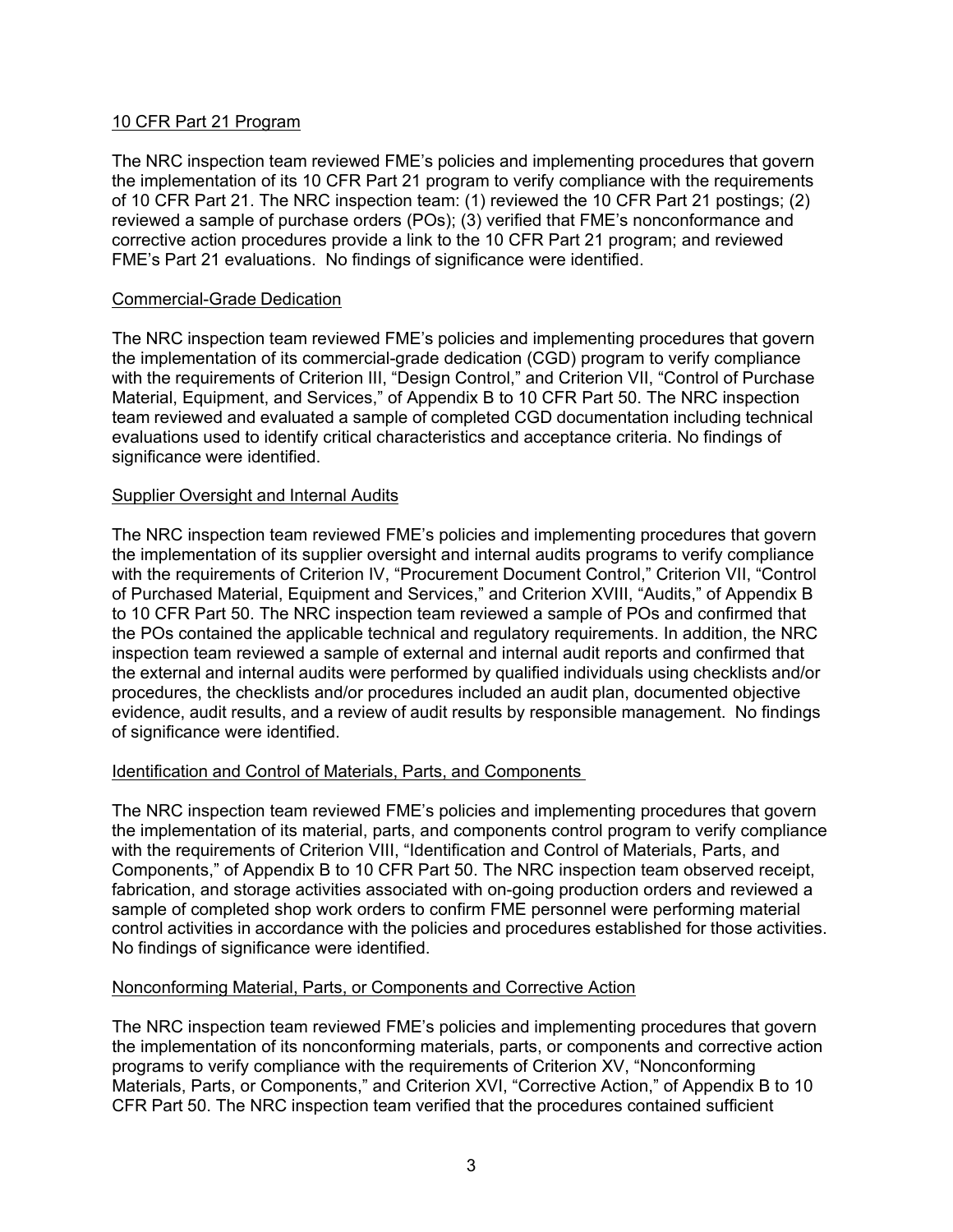guidance for evaluating non-conforming conditions and the procedures ensure that conditions are evaluated for possible corrective action or for 10 CFR Part 21 applicability. The NRC inspection team reviewed a sample of non-conforming reports (NCRs), corrective action reports (CARs) and supplier corrective actions (SCAs) to verify that they demonstrate compliance with regulatory requirements and adherence to FME's procedures. In addition, the NRC inspection team reviewed the implementation and closure of the corrective actions opened to address the Notice of Violations and Notice of Nonconformance documented in the NRC's inspection report No. 99901378/2008-201, dated October 9, 2008. No findings of significance were identified.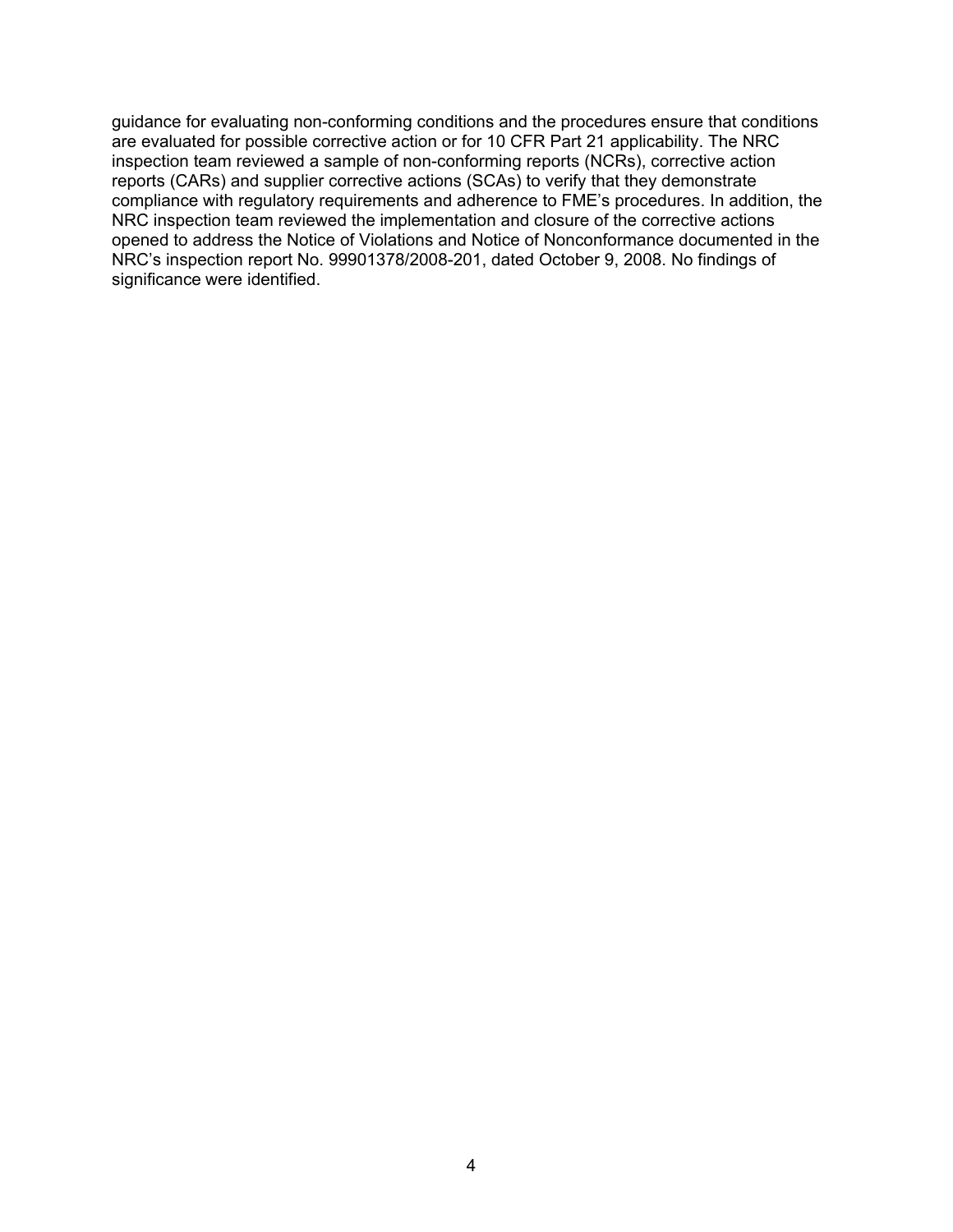# **REPORT DETAILS**

## 1. 10 CFR Part 21 Program

#### a. Inspection Scope

The Nuclear Regulatory Commission (NRC) inspection team reviewed Fairbanks Morse Engine's (hereafter referred to as FME) policies and implementing procedures that govern the implementation of its Title 10 of the *Code of Federal Regulations* (10 CFR) Part 21, "Reporting of Defects and Noncompliance," program to verify compliance with the regulatory requirements. In addition, the NRC inspection team reviewed the 10 CFR Part 21 postings and a sample of FME's purchase orders (POs) for compliance with the requirements of 10 CFR 21.21, "Notification of failure to comply or existence of a defect and its evaluation," and 10 CFR 21.31, "Procurement documents." The NRC inspection team also verified that FME's nonconformance and corrective action procedures provide a link to the 10 CFR Part 21 program.

The NRC inspection team reviewed a sample of 10 CFR Part 21 evaluations performed within the past three years and confirmed that FME had effectively implemented the requirements for evaluating deviations and failures to comply. The NRC inspection team verified that FME's procedure directs notifications be performed in accordance with the requirements of 10 CFR 21.21, as applicable. FME provided sufficient documentation to support their engineering evaluations regarding potential 10 CFR Part 21 reportability over the period of the past three years.

The NRC inspection team also discussed the 10 CFR Part 21 program with FME's management and technical staff. The attachment to this inspection report lists the documents reviewed and personnel interviewed by the NRC inspection team.

### b. Observations and Findings

No findings of significance were identified.

### c. Conclusion

The NRC inspection team concluded that FME is implementing its 10 CFR Part 21 program in accordance with the regulatory requirements of 10 CFR Part 21. Based on the limited sample of documents reviewed, the NRC inspection team also determined that FME is implementing its policies and procedures associated with the 10 CFR Part 21 program. No findings of significance were identified.

### 2. Commercial-GradeDedication

### a. Inspection Scope

The NRC inspection team reviewed FME's policies and implementing procedures that govern the implementation of its commercial-grade dedication (CGD) program to verify compliance with the regulatory requirements of Criterion III, "Design Control," and Criterion VII, "Control of Purchased Material, Equipment, and Services," of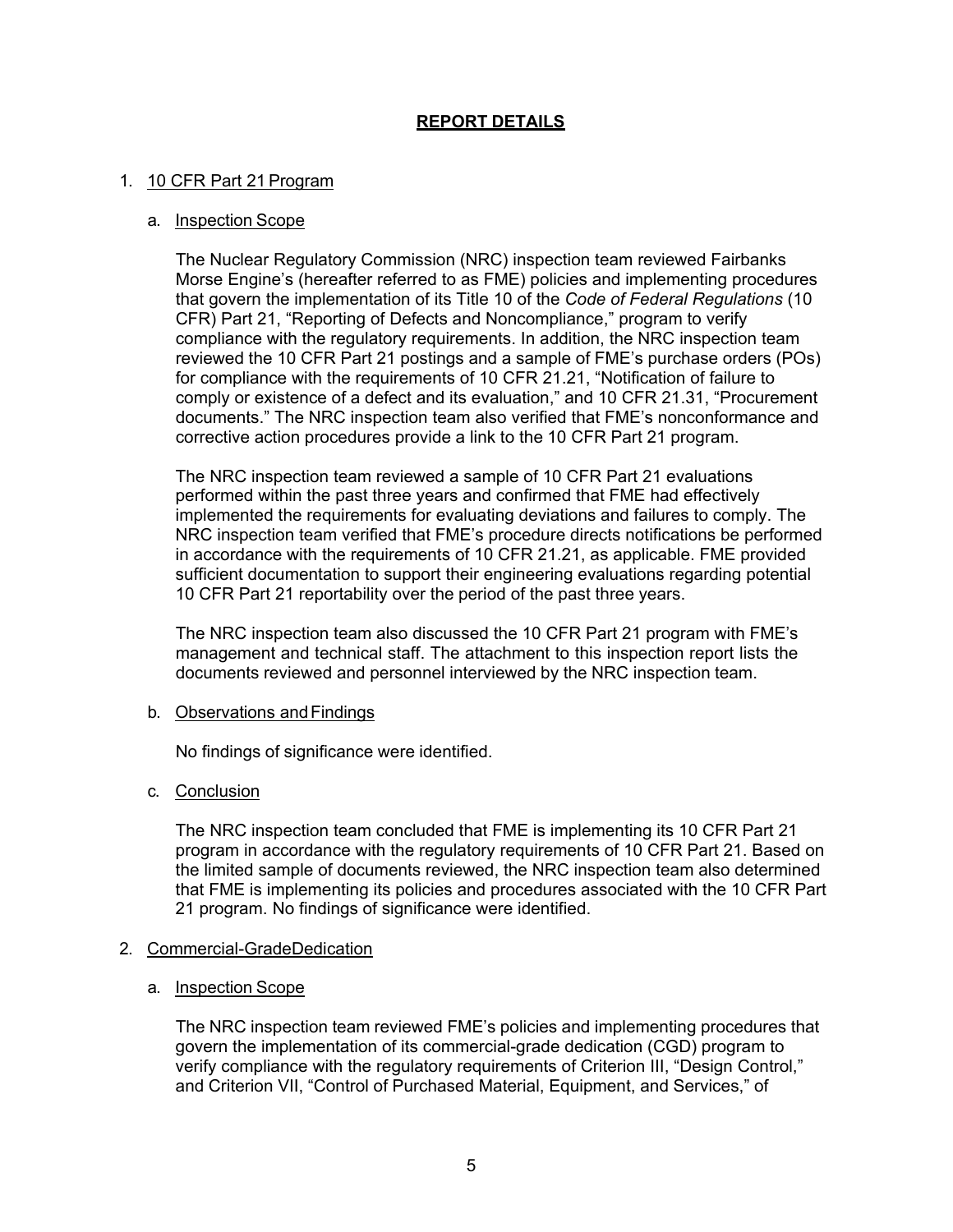Appendix B to 10 CFR Part 50. The attachment to this inspection report lists the documents reviewed and personnel interviewed by the NRC inspection team.

# a.1 Commercial Grade Dedication

The NRC inspection team reviewed the CGD methodology for safety-related replacement diesel engine components, including the development of critical characteristics (CCs), technical evaluations, failure modes and effects analyses, acceptance criteria methods, sampling methodology, checklists, survey reports, and associated purchase orders. The NRC inspection team reviewed the CGD process for several various diesel engine component. Components reviewed included, but were not limited to a circulating water pump, synchronizing control switch, electronic speed switch, digital governor reference unit, pump motor, and relief valve. The NRC inspection team evaluated a sample of technical evaluations and concluded that the technical evaluations in the dedication methodology appropriately identified the CCs necessary to provide reasonable assurance that the item or service would ensure the component would perform its intended safety function.

# a.2 Commercial-Grade Surveys

The NRC inspection team reviewed FME's Approved Suppliers List (ASL) and selected a sample of suppliers to review the methodology of conducting and documenting surveys. The NRC inspection team reviewed FME's process of selecting and approving commercial suppliers and service providers. The NRC inspection team verified that FME had prepared and approved plans that identify the scope and applicable CCs to be verified before initiation of the survey.

# b. Observations andFindings

The NRC inspection team noted in FME's engineering design review of a circulating water pump that the CC selection portion identified a functional test be performed to verify performance. No acceptance criteria were given for the functional test. The NRC inspection team reviewed Engineering Instruction 4418FM, "Testing of Water Pumps." No acceptance criteria were provided. The associated pump test log was reviewed, and the test results were provided; however, no associated acceptance criteria was given. The associated circulating water pump curves were requested. The NRC inspection team noted that the test results recorded in the pump test log were slightly below the nominal performance curve values at the test parameters. FME initiated corrective action Process Deviation Report (PDR) 1030 to review the functional test results and determine if the safety function (i.e., deliver required minimum flow to maintain required jacket water temperature) is met and to revise the test procedure to provide acceptance criteria.

The NRC inspection team noted in FME's engineering design review of a crankcase vacuum pump motor that the CC selection portion identified an electrical performance test be conducted. No acceptance criteria were given for the performance test. The associated record document BF5378B, "Critical Characteristic Verification Record," was reviewed. The only electrical test was a verification that all motor leads were isolated with respect to ground. FME initiated PDR 1031 to revise the BF5378B critical characteristic verification form to include verification of an electrical performance test.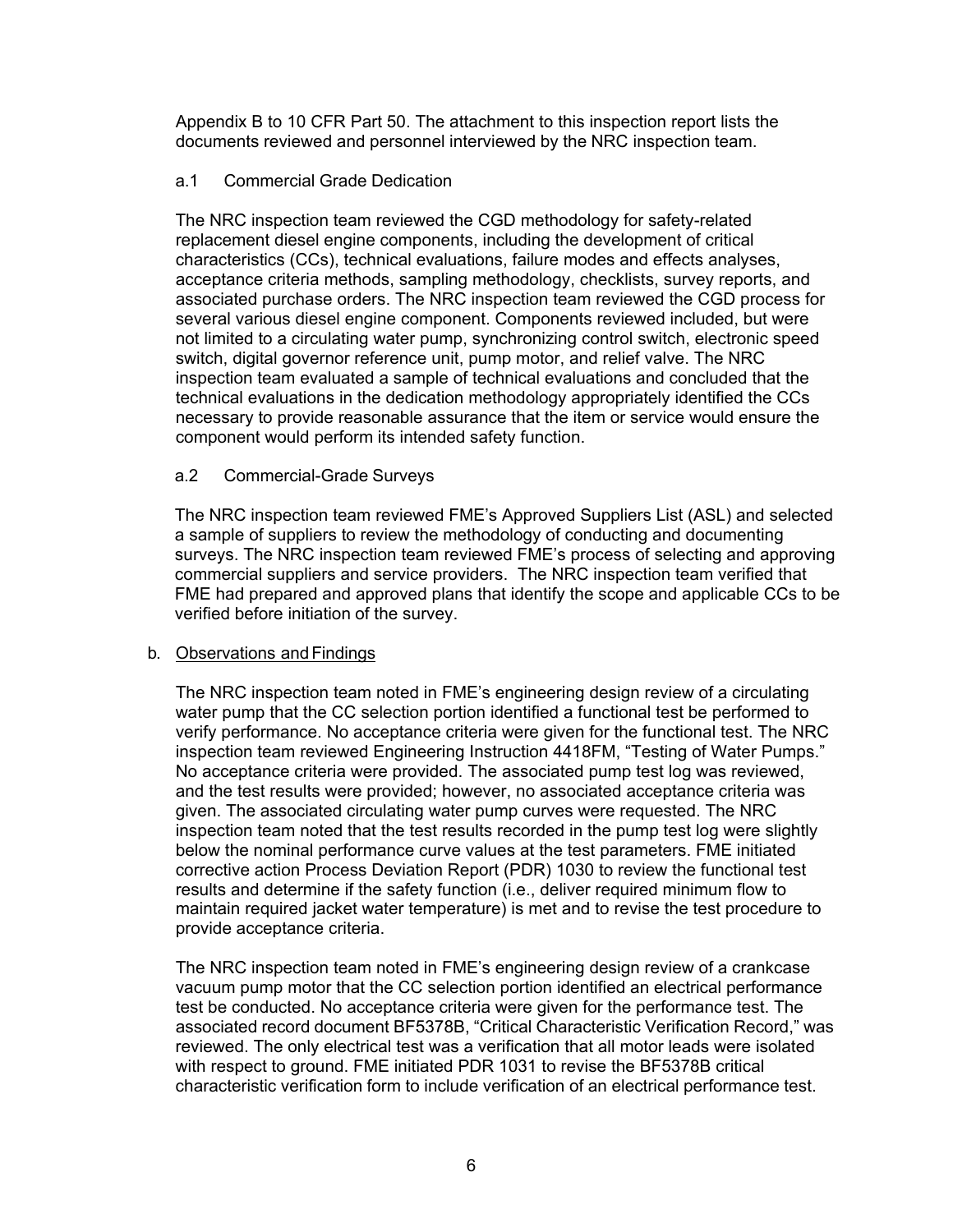The NRC inspection team noted that similar CGD process issues were identified in a Nuclear Procurement Issues Corporation (NUPIC) audit identified in PDR 926 dated March 5, 2020. FME has identified the extent of condition that required a full review of the CGD program. FME has developed a list of affected CGD documents that must be reviewed and verified for potential updates or enhancements and is committed to completing this work by December 1, 2022. The NRC inspection team notified FME that verification of the adequacy of this corrective action will be evaluated at subsequent to the completion date of the proposed corrective action.

# c. Conclusion

The NRC inspection team concluded that FME is implementing its CGD program in accordance with the regulatory requirements of Criterion III and Criterion VII of Appendix B to 10 CFR Part 50. Based on the limited sample of documents reviewed and activities observed, the NRC inspection team determined that FME is implementing its policies and procedures associated with the CGD program. No findings of significance were identified.

# 3. Supplier Oversight and Internal Audits

### a. Inspection Scope

The NRC inspection team reviewed FME's policies and implementing procedures that govern the implementation of its supplier oversight and internal audits programs to verify compliance with the requirements of Criterion IV, "Procurement Document Control," and Criterion VII, "Control of Purchased Material, Equipment, and Services," and Criterion XVIII, "Audits," of Appendix B to 10 CFR Part 50.

The NRC inspection team reviewed a sample of external and internal audits, and the most recent POs for these suppliers, as applicable. For the sample of POs reviewed, the NRC inspection team verified that the POs included, as appropriate: the scope of work, right of access to facilities, and extension of contractual requirements to sub- suppliers. The NRC inspection team also confirmed that the POs adequately invoked the applicable technical, regulatory, and quality requirements.

For a sample of external and internal audits reviewed, the NRC inspection team verified the audit reports included an audit plan, any findings identified, adequate documented objective evidence of compliance with the applicable requirements, and a review by FME's responsible management. In addition, the NRC inspection team also verified that the audits were performed by a qualified auditor, and in the case of the internal audits, that these audits were performed by personnel not having direct responsibilities in the areas being audited. Furthermore, the NRC inspection team reviewed a sample of training and qualification records of FME's lead auditors and confirmed that auditing personnel had completed all the required training and had maintained the applicable qualification and certification in accordance with FME's procedures. The NRC inspection team also discussed the supplier oversight and internal audits programs with FME's management and

technical staff. The attachment to this inspection report lists the documents reviewed and personnel interviewed by the NRC inspection team.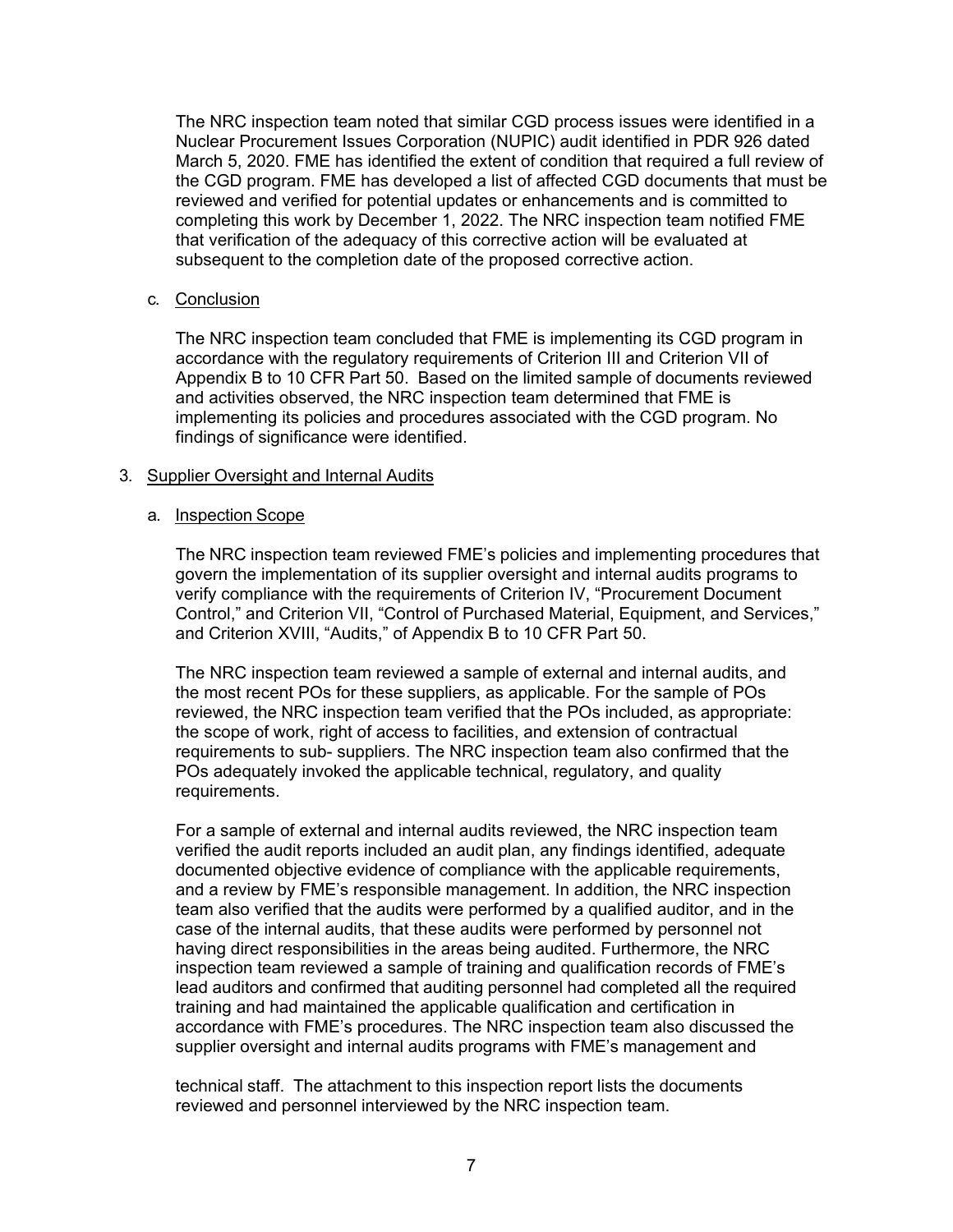# b. Observations andFindings

During the review of a sample of internal audit reports, the NRC inspection team noted that a corrective action to PDR 927 was to perform a monthly audit steering committee meeting; subsequently, this new process was added to FME procedure SP 781.45, "Internal and External Audits." Also, the NRC inspection team noted several inconsistencies in the internal audit reports and checklists. Some examples include not issuing CARs for checklist items that did not meet the requirement and a checklist not being fully completed with a checkmark as to meeting or not meeting the requirement. FME initiated PDR Nos. 1035 and 1033 respectively to address these issues. The NRC inspection team determined these issues to be minor because the inconsistencies did not impact the overall results of the internal audits.

### c. Conclusion

The NRC inspection team concluded that FME is implementing its supplier oversight and internal audit programs in accordance with the regulatory requirements of Criterion IV, Criterion VII, and Criterion XVIII of Appendix B to 10 CFR Part 50. Based on the limited sample of documents reviewed and activities observed, the NRC inspection team also determined that FME is implementing its policies and procedures associated with the supplier oversight and internal audit programs. No findings of significance were identified.

# 4. Identification and Control of Materials, Parts, and Components

### a. Inspection Scope

The NRC inspection team reviewed FME's policies and implementing procedures that govern the implementation of its material control program to verify compliance with the regulatory requirements of Criterion VIII, "Identification and Control of Materials, Parts, and Components," of Appendix B to 10 CFR Part 50.

The NRC inspection team witnessed on-going shop activities related to product receipt and acceptance and verified that FME staff adequately performed intake activities including, material identification, assignment of unique certification numbers to orders,

and determining additional routing of materials necessary for formal receipt inspection, material certification, and entry into inventory.

The NRC inspection team also reviewed in-process fabrication activities in accordance with shop work orders and reviewed both material staging areas and nonconforming material segregation areas to verify material identification control methods including stamping, tagging, and pen markings. The NRC inspection team reviewed a sample of in-process and completed discrete job router documentation and confirmed material identification for each process step was adequately documented in accordance with procedures governing those activities.

The NRC inspection team discussed material identification methods with quality control inspectors, quality assurance personnel, and fabrication/craft personnel and confirmed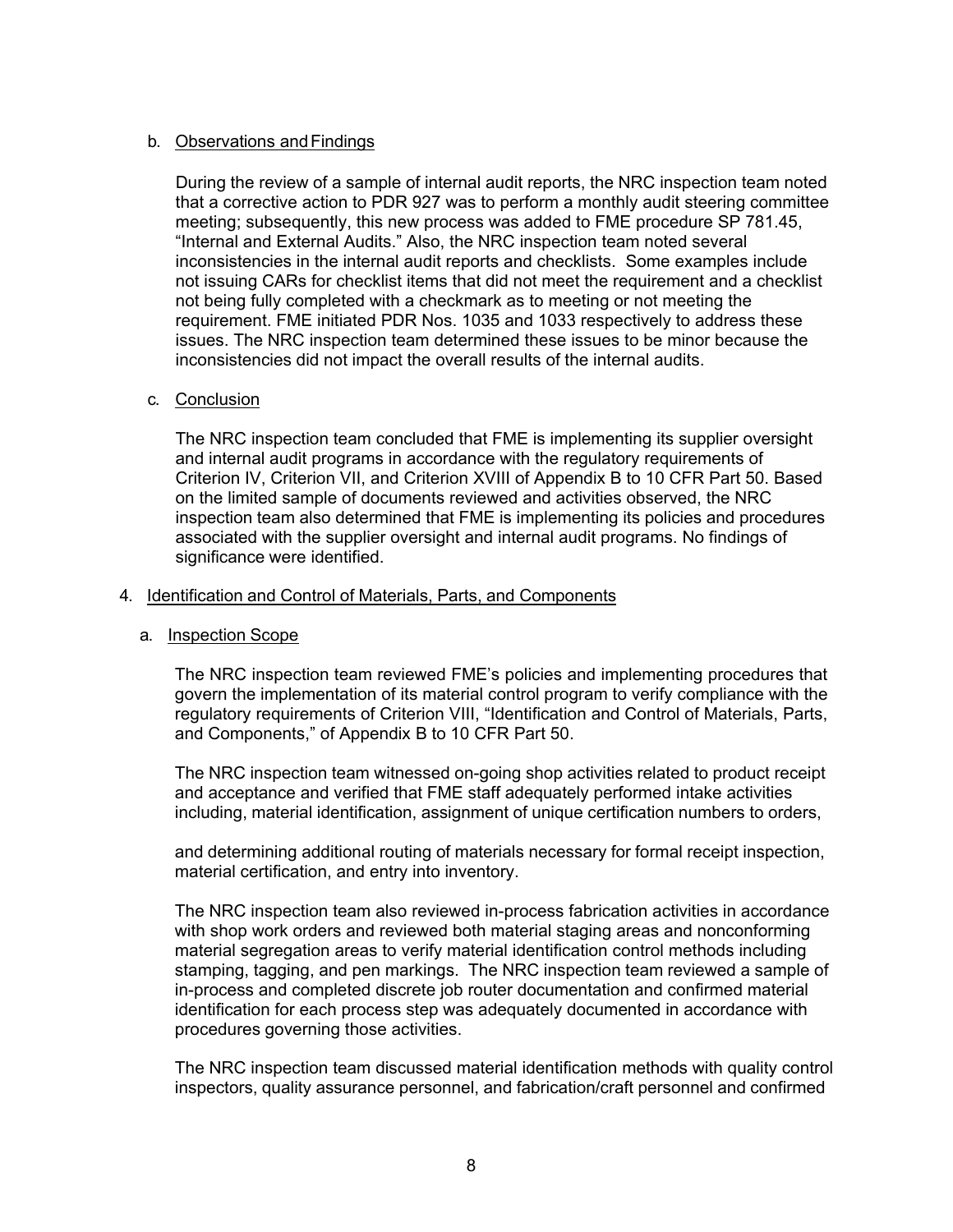understanding of identification and control of materials. The attachment to this inspection report lists the documents reviewed and personnel interviewed by the NRC inspection team.

### b. Observations and Findings

No findings of significance were identified.

### c. Conclusion

The NRC inspection team concluded that FME is implementing its materials, parts, and components control program in accordance with the regulatory requirements of Criterion VIII of Appendix B to 10 CFR Part 50. Based on the limited sample of documents reviewed, the NRC inspection team also determined that FME is implementing its policies and procedures associated with the materials, parts, and components control program. No findings of significance were identified.

### 5. Nonconforming Materials, Parts, or Components and Corrective Action

### a. Inspection Scope

The NRC inspection team reviewed FME's policies and implementing procedures that govern the control of nonconformances and corrective action to verify compliance with the requirements of Criterion XV, "Nonconforming Materials, Parts, or Components," and Criterion XVI, "Corrective Action," of Appendix B to 10 CFR Part 50.

The NRC inspection team determined that FME's processes and procedures provide for the identification, documentation, segregation, evaluation, and disposition of nonconforming items. These processes also apply the principles of rework/repair, scrap, return to vendor (RTV), or "use as-is." The NRC inspection team also reviewed that FME's nonconformance process provides guidance to evaluate nonconformances for reportability under FME's 10 CFR Part 21 program. The nonconformance process is also linked to the corrective action program.

The NRC inspection team observed FME's assembly floor and verified that nonconforming materials were properly identified, marked, and segregated, when practical, to ensure that they were not reintroduced into the production processes.

The NRC inspection team reviewed the implementation of FME's new computer database system. FME personnel demonstrated the issue tracking and response capabilities of the system that was implemented after the last NRC inspection in 2008. The NRC inspection team reviewed a sample of non-conforming reports (NCRs) associated with the production of safety-related valves and confirmed that FME: (1) dispositioned the NCRs in accordance with the applicable procedures; (2) documented an appropriate technical justification for the dispositions; and (3) took adequate corrective action regarding the nonconforming items to prevent recurrence. The NRC inspection team reviewed that the system generated reports and accurately recorded the conditions of the material. The NRC inspection team also reviewed a sample of CARs and confirmed: (1) adequate documentation and description of conditions adverse to quality; (2) an appropriate analysis of the cause of these conditions and the corrective actions taken to prevent recurrence; (3) direction for review and approval by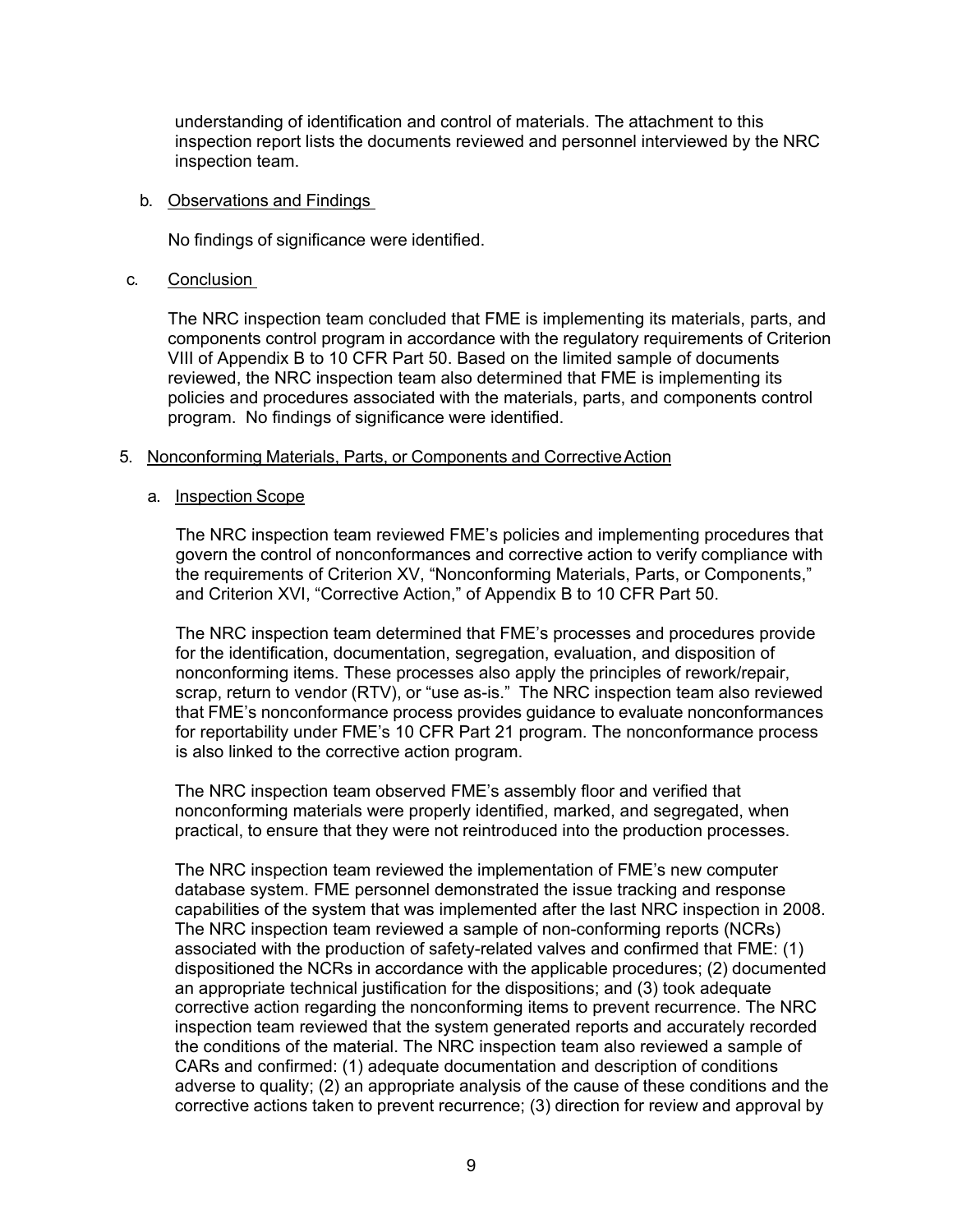the responsible authority; (4) a description of the current status of the corrective actions; and (5) the follow-up actions taken to verify timely and effective implementation of the corrective actions.

The NRC inspection team also discussed the nonconforming materials, parts, or components and corrective action programs with FME's management and technical staff. The attachment to this inspection report lists the documents reviewed and personnel interviewed by the NRC inspection team.

### b. Observations and Findings

During the review of a sample of CARs, the NRC inspection team noted that some CARs were open longer than the 6 months allowed by FME procedure SP700.10, "Corrective and Preventive Action." Also, FME did not document the extent of condition for CARs written in response to customer complaints because FME's electronic CAR system does not offer it as an option. Finally, the CARs did not have enough information to determine the root cause and corrective actions without recourse to the originator of the CAR. The NRC inspection team determined these issues were programmatic in nature and therefore not more than minor. To address these issues, FME initiated PDR Nos. 1032,1034 and 1036, respectively.

# b.1 Corrective Action Associated with NOV 99901378/2008-201-01

Following the September 2008 inspection of FME, the NRC issued Notice of Violation (NOV) 99901378/2008-201-01 for FME's failure to establish an adequate procedure to ensure effective identification and evaluation of deviations and failures to comply associated with a substantial safety hazard. Specifically, FME did not identify and evaluate potential Part 21 deviations in accordance with Standard Practice 714.00. Also, FME failed to perform an adequate evaluation for determining 10 CFR Part 21 reportability. The evaluation failed to address whether the delamination of cylinder #8 would have prevented the EDG from performing its safety function as a basic component, as described in 10 CFR 21.3.

In response NOV 99901378/2008-201-01, FME initiated CAR Nos. 2173 and 2174 to address these issues. The NRC inspection team reviewed the documentation that provided the objective evidence for the completion of the corrective actions, including the review of CAR Nos. 2173 and 2174. The NRC inspection team reviewed and confirmed that engineering reports, procedures and forms were revised and implemented appropriately, and FME implemented a Part 21 screening criteria in the electronic NCR system. In addition, the NRC inspection team reviewed the training log and confirmed that the applicable engineering and QA staff were trained. The NRC inspection team also reviewed of a sample of recent POs during the inspection. The NRC inspection team did not identify any issues with FME's implementation of its Part 21 program. The NRC inspection team determined that FME's corrective actions were adequate to address the NOV. Based on the review of the corrective actions, the NRC inspection team closed NOV 99901378/2008-201-01.

# b.2 Corrective Action Associated with NOV 99901378/2008-201-02

The NRC issued NOV 99901378/2008-201-02 for FME's failure to invoke the provisions of 10 CFR Part 21 in Purchase Order 1102554, to Nuclear Logistics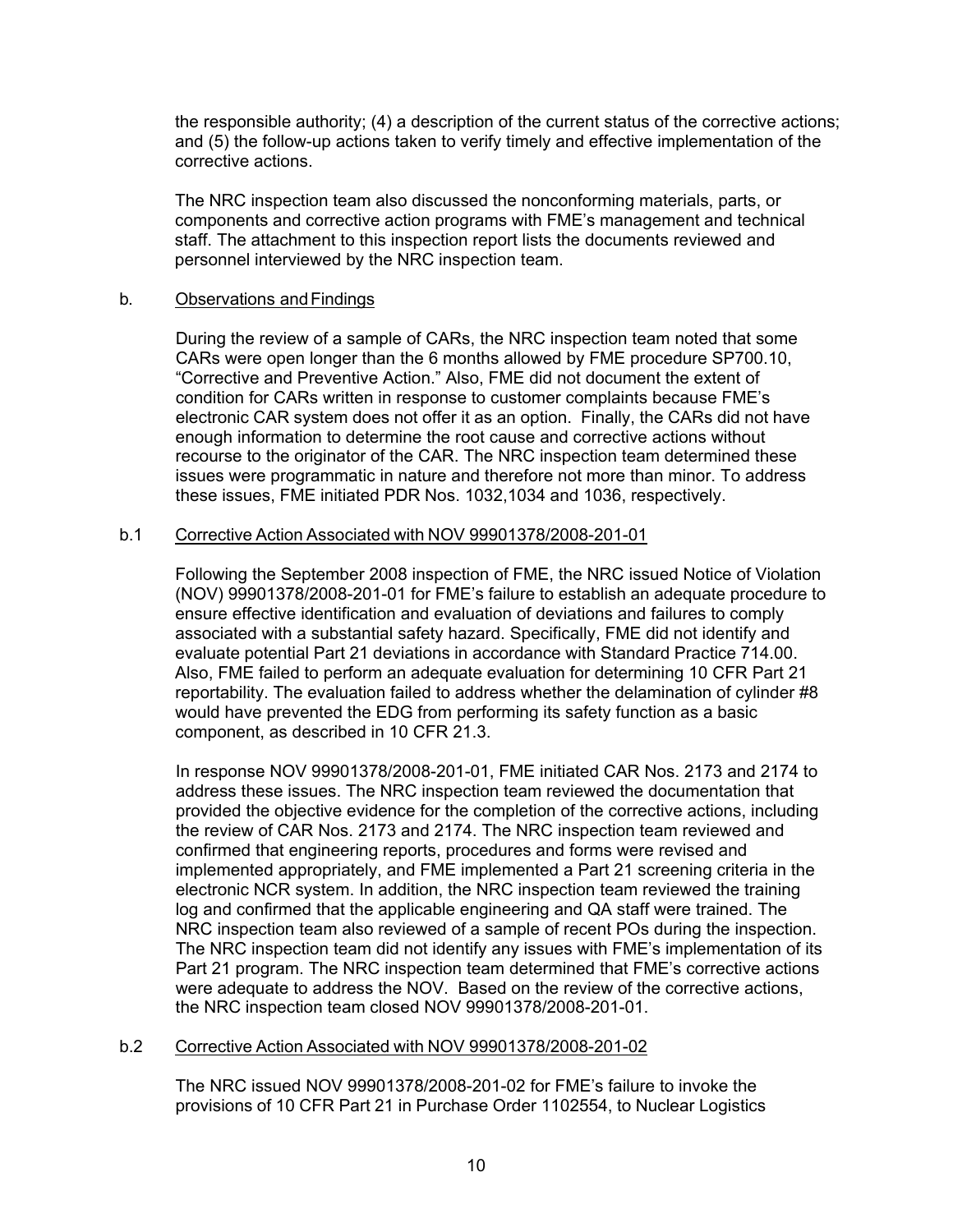Incorporated for safety-related seismic testing services.

In response to NOV 99901378/2008- 201-02, FME initiated CAR No. 2175 to address these issues. The NRC inspection team reviewed SP645.00, SP645.10, SP645.20, and SP725.00 that provided the objective evidence for the completion of the corrective actions, including the review of CAR No. 2175. The NRC inspection team confirmed that the purchase order was revised and issued; and that FME procedures were updated to ensure that Part 21 requirements are included in the PO documents. In addition, the NRC inspection team reviewed the training log and confirmed that the applicable engineering and QA staff were trained. Furthermore, during its review of a sample of recent purchase orders during the inspection, the NRC inspection team did not identify any issues with FME invoking Part 21 in its purchase orders. The NRC inspection team determined that FME's corrective actions were adequate to address the NOV. Based on the review of the corrective actions, the NRC inspection team closed NOV 99901378/2008-201-02.

# b.3 Corrective Action Associated with NON 99901378/2008-201-03

Following the September 2008 inspection of FME, the NRC issued Notice of Nonconformance (NON) 99901378/2008-201-03 for FME's failure to perform a survey to provide objective evidence that a functional test was performed by Crane Engineering on FME order 40059058 for a North Anna jacket water pump. No independent tests, analyses, or inspections were performed by FME to substantiate information from the non-audited supplier.

In its responses to NON 99901378/2008-201-03, FME initiated CAR No. 2176 to address these issues. FME revised Quality Engineering Instruction (QEI) 011, "Supplier Evaluation, Approval and Monitoring," to ensure FME will adequately audit sub-suppliers and add the sub-suppliers to the ASL database. In addition, FME audited Crane Pumps and Systems and two separate sub-suppliers are now being tracked independently in the FME database. The NRC inspection team reviewed the documentation that provided the objective evidence for the completion of the corrective actions, including the review of CAR No. 2176. Furthermore, the NRC inspection team reviewed the training log and confirmed that the applicable staff were trained. The NRC inspection team reviewed a sample of recent supplier surveys during this inspection and did not identify any issues with FME's supplier survey program. The NRC inspection team determined that FME's corrective actions were adequate to address the NON. Based on the review of the corrective actions, the NRC inspection team closed NON 99901378/2008-201-03.

### c. Conclusion

The NRC inspection team concluded that FME is implementing its nonconforming materials, parts, or components and corrective action programs in accordance with the regulatory requirements of Criterion XV and Criterion XVI of Appendix B to 10 CFR Part 50. Based on the limited sample of documents reviewed, the NRC inspection team also determined that FME is effectively implementing its policies and procedures associated with the nonconforming materials, parts, or components and corrective action programs. No findings of significance were identified.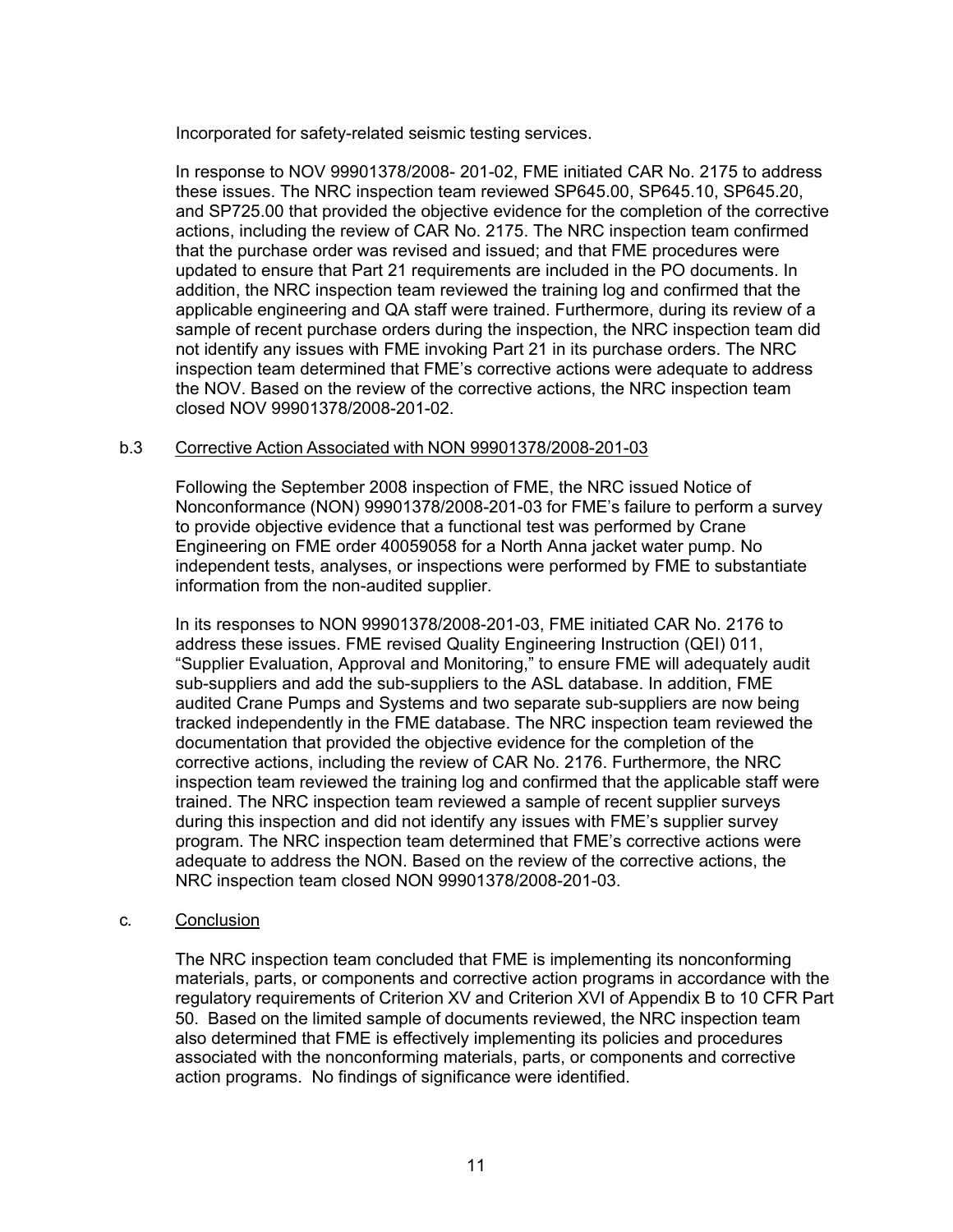## 6. Entrance and Exit Meetings

On September 21, 2021, the NRC inspection team discussed the scope of the inspection with Mr. Martin Kurr FME's Quality Assurance Manager, Glenn Miller FME's Vice President or Operations, and other members of FME's management and technical staff. On September 24, the NRC inspection team presented the inspection results and observations during an exit meeting with Mr. Kurr and other members of FME's management and technical staff. The attachment to this report lists the attendees of the entrance and exit meetings, as well as those individuals whom the NRC inspection team interviewed.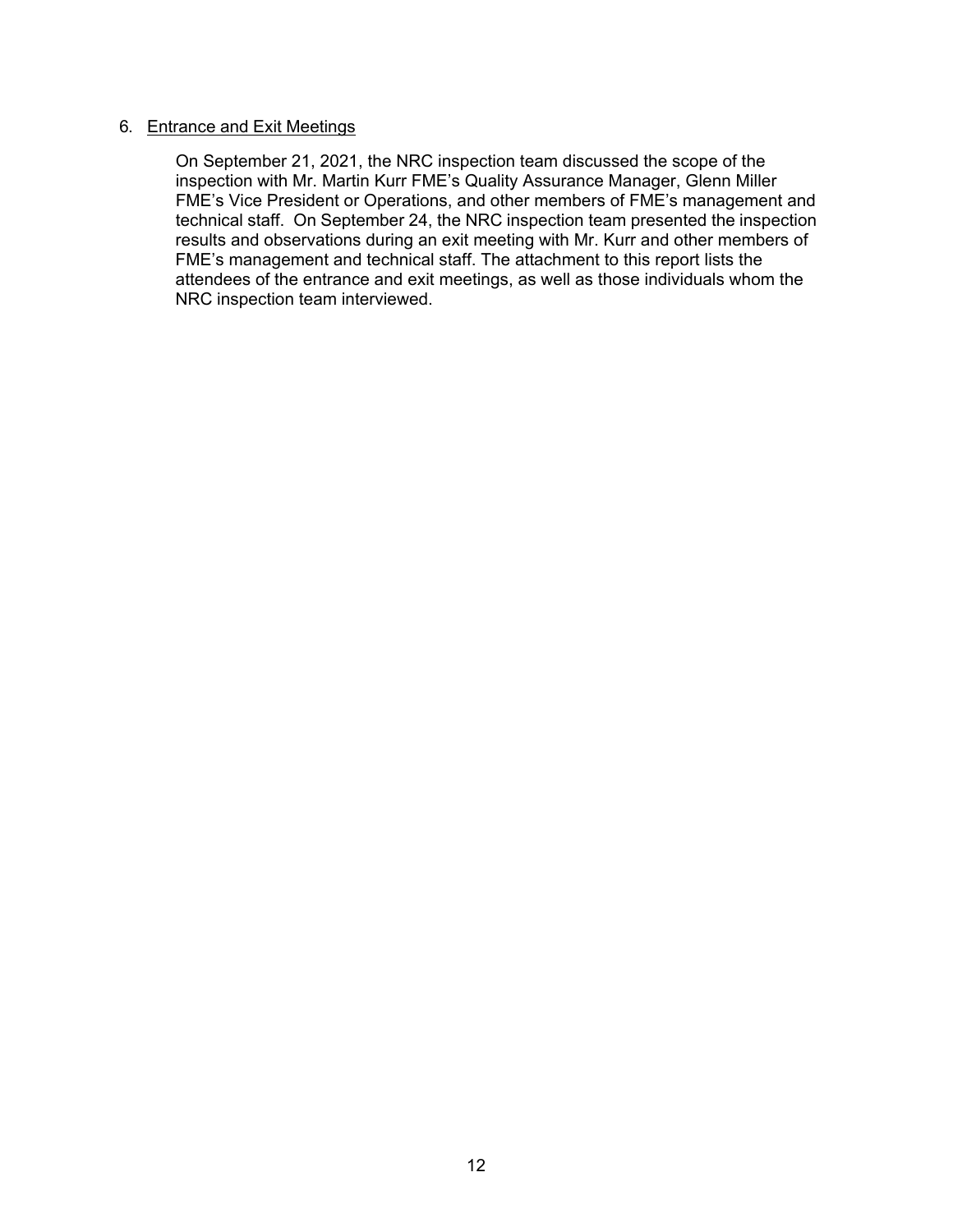# **ATTACHMENT**

# 1. ENTRANCE/EXIT MEETING ATTENDEES

| <b>Name</b>                | <b>Title</b>                           | <b>Affiliation</b> | <b>Entrance</b>         | <b>Exit</b>             | Interviewed |
|----------------------------|----------------------------------------|--------------------|-------------------------|-------------------------|-------------|
| Aaron Armstrong            | <b>Inspection Team</b><br>Leader       | <b>NRC</b>         | X                       | X                       |             |
| Odunayo Ayegbusi           | Inspector                              | <b>NRC</b>         | $\overline{\mathsf{x}}$ | $\overline{\mathsf{x}}$ |             |
| <b>Greg Galletti</b>       | Inspector                              | <b>NRC</b>         |                         |                         |             |
| <b>Paul Prescott</b>       | Inspector                              | <b>NRC</b>         | $\star$                 | $\star$                 |             |
| Kerri Kavanagh             | <b>Branch Chief</b>                    | <b>NRC</b>         |                         | X                       |             |
| <b>Martin Kurr</b>         | <b>Quality Assurance</b><br>Manager    | <b>FME</b>         | X                       | X                       |             |
| <b>Glenn Miller</b>        | <b>VP Operation</b>                    | <b>FME</b>         | $\star$                 | $\star$                 |             |
| Ursula Johnson             | <b>Director Quality</b>                | <b>FME</b>         | $\star$                 | X                       |             |
| Sue Garry                  | Eng. Services Admin                    | <b>FME</b>         | *                       | *                       |             |
| <b>Dominic Thomson</b>     | <b>Quality Assurance</b><br>Supervisor | <b>FME</b>         | $\star$                 | $\star$                 |             |
| Jerry Mayhew               | Design Supervisor                      | <b>FME</b>         | $\star$                 | $\star$                 |             |
| Jessica Piper-<br>Anderson | Sr. Quality Tech                       | <b>FME</b>         | X                       | X                       |             |
| <b>Mike Youakim</b>        | Engineering Design<br>Manager          | <b>FME</b>         | $\star$                 | *                       |             |
| John Rath                  | <b>Engineering Manager</b>             | <b>FME</b>         | $\star$                 | *                       |             |
| Jon Tichenor               | Sr. Quality Eng                        | <b>FME</b>         | X                       | X                       |             |
| Joe Dobogai                | <b>Quality Eng</b>                     | <b>FME</b>         | X                       | $\star$                 |             |
| Dominic Dedolph            | Quality Manager,<br>External           | <b>FME</b>         | X                       | X                       |             |
| Sean Acheson               | <b>Test Tech</b>                       | <b>FME</b>         | X                       | X                       |             |
| <b>Mike Dubois</b>         | <b>Quality Tech</b>                    | <b>FME</b>         | X                       | X                       |             |
| Jeanne Conway              | <b>Sr. Quality Eng</b>                 | <b>FME</b>         | $\overline{\mathsf{x}}$ | $\overline{\mathsf{x}}$ |             |
| Joe Francis                | Sr. Analytical Eng                     | <b>FME</b>         | X                       | X                       |             |
| Frank Aboujaoude           | <b>Engineering Director</b>            | <b>FME</b>         | $\star$                 | X                       |             |
| George Selburg             | Sr. Analytical Eng                     | <b>FME</b>         | *                       | $\star$                 |             |
| Norm Treager               | Sr. System Eng                         | <b>FME</b>         | X                       | *                       |             |
| <b>Xavier Tiret</b>        | Inspector                              | <b>ASN</b>         |                         | X                       |             |
| <b>Geoffrey Triquet</b>    | Inspector                              | <b>EDF</b>         |                         | X                       |             |
| <b>Benoit Fourche</b>      | Inspector                              | <b>ASN</b>         |                         | X                       |             |
| Jeremy Hubert              | Inspector                              | <b>ASN</b>         |                         | X                       |             |
| <b>Frederick Stewart</b>   | QA inspection                          | <b>FME</b>         |                         |                         | X           |
| Keith Sherfinski           | QA inspection                          | <b>FME</b>         |                         |                         | X           |

\* Present via telephone or computer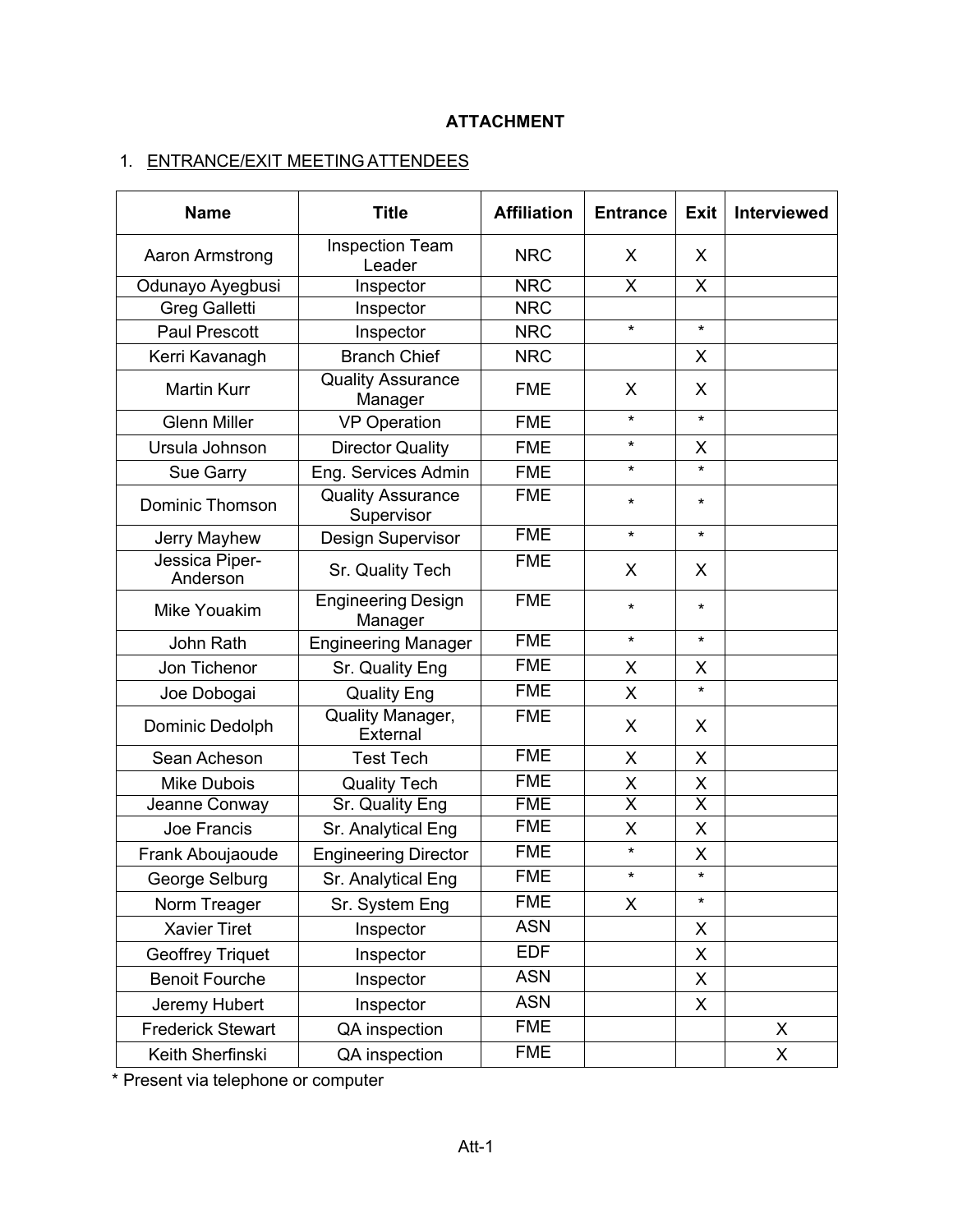# 2. INSPECTION PROCEDURES USED

Inspection Procedure (IP) 36100, "Inspection of 10 CFR Part 21 and Programs for Reporting Defects and Noncompliance," dated May 16, 2019.

IP 43002, "Routine Inspections of Nuclear Vendors," dated January 27, 2017.

IP 43004, "Inspection of Commercial-Grade Dedication Programs," dated January 27, 2017.

# 3. LIST OF ITEMS OPENED, CLOSED, AND DISCUSSED

| <b>Item Number</b>   | <b>Status</b> | Type                              | <b>Description</b>   |
|----------------------|---------------|-----------------------------------|----------------------|
| 99901378/2008-201-01 | <b>CLOSED</b> | Notice of Violation (NOV)         | Part 21.21           |
| 99901378/2008-201-02 | <b>CLOSED</b> | <b>NOV</b>                        | Part 21.31           |
| 99901378/2008-201-03 | <b>CLOSED</b> | Notice of Nonconformance<br>(NON) | <b>Criterion VII</b> |

# 4. DOCUMENTS REVIEWED

Part 21 Evaluation

- Part 21 Evaluations package 17-01 with Attachments, "16501949\*00 and all other OP liners shipped to Nuclear customers," dated July 3, 2017
- Part 21 Evaluations package 20-01 with Attachments, "1 Unknown tightness of cam thrust lock nut assembly," dated January 31, 2020
- Part 21 Evaluations package 18-01 with Attachments, "Speed Control Module 2301A, S/N 20230943 failed the bench test," dated June 20, 2018

Commercial Grade Dedication

- Sales Order (SO) No. 40125500, "Pump Fresh Water," Certificate of Conformance (CoC), dated February 12, 2021
- BF5378D "Critical Characteristic Verification Record," for Part No. 16610751, "Pump Circulating Water Assembly"
- Order No. 1734185, "Discrete Job Routing," for Pump, Fresh Water Service, 91/4" Impeller
- QC Instruction, "Certification of Hydro Test," Revision C, dated January 2018
- FME Pump Test Log for Order No. 1734815
- BF5377G, "Engineering Design Review Sheet," Revision 0, for Item No. 16610751
- SO No. 40131105, "Switch," CoC dated June 8, 2012
- BF5378E "Critical Characteristic Verification Record," for Part No. 01708703, "Control Switch Synchronizing"
- BF5377G "Engineering Design Review Sheet," for Item No. 01708703, Control Switch Synchronizing
- SO No. 40129891, "Switch, Speed Electronic," CoC dated July 22, 2012
- BF5378B, "Critical Characteristic Verification Record," for Part No. 11916985
- Procedure, "Factory Set-up (Use with P12620880 Speed Switch Assembly)," Revision 0, dated October 9, 2017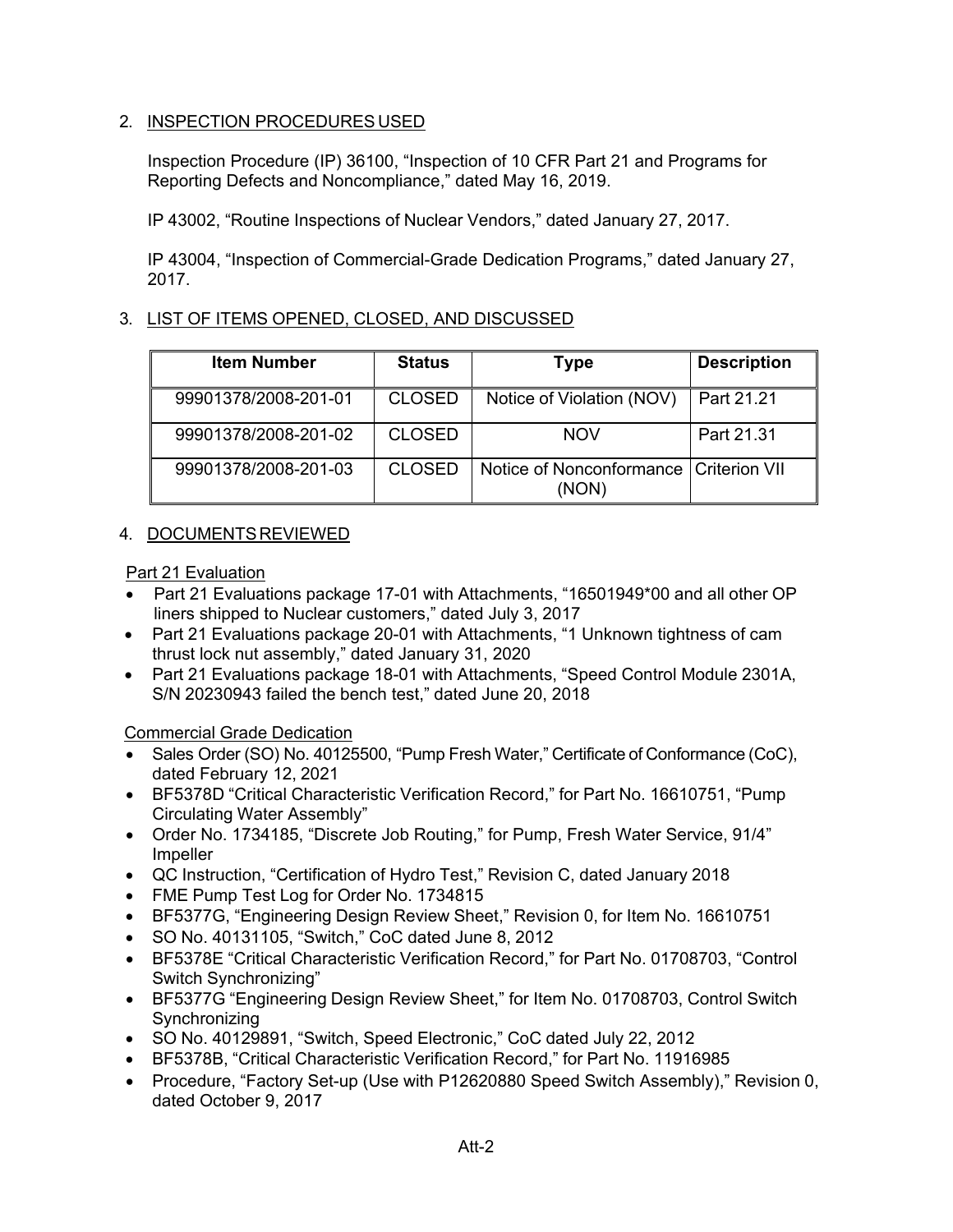- BF5377G "Engineering Design Review Sheet," for Assembly Speed Switch
- Test Surveillance Procedure (TSP) 6438, "Digital Reference Unit," Revision L, dated October 20, 2020
- BF 5377E "Engineering Design Review Sheet," for Item No. 12996949, "Speed Controller,"
- SO No. 40127676, "Governor, (Repaired) and Digital Reference Unit," CoC dated July 22, 2021
- Investigative Report No. 1163041, "Replacement of Aluminum Electrolytic Capacitors dated August 25, 2020
- BF5378B, "Critical Characteristic Verification Record," for Part No. 12996949
- Test Surveillance Procedure (TSP) 6438, "Digital Reference Unit," Revision L, dated October 20, 2020
- SO No. 40131354, "Valve, Relief," CoC dated May 27, 2021
- BF5378E, Critical Characteristic Verification Record," for Lube Oil Pump Relief Valve
- BF5371G, "Engineering Design Review Sheet," for Lube Oil Pump Relief Valve
- SO No. 40131025, "Motor, Pump," CoC dated July 26, 2021
- BF5377E, Engineering Design Review Sheet," for Pump, Crankcase Vacuum Motor Only, 1 Horsepower
- BF5378B "Critical Characteristic Verification Record," for Electric Motor, Crankcase Vacuum Pump for Part No. 11907526 – Motor
- SO No. 40130033, "Digital Reference Unit," CoC dated April 6, 2021
- BF5378B, "Critical Characteristic Verification Record," for Woodward Part No. 9903-439
- TSP 6438, "Digital Reference Unit," Revision L, dated June 17, 2020
- BF537B, "Critical Characteristic Verification Record," for Digital Reference Unit Vendor CoC No. 5561411
- SO No. 40129464, "Thermo Assembly," CoC dated November 25, 2020
- BF5378C, "Critical Characteristic Verification Record," for Thermostatic Element
- BF5377G, "Engineering Design Review Sheet," for Thermo Assembly
- SO No. 70011097, "Blower Assembly, Repaired," CoC dated November 24, 2020
- BF5378B, "Critical Characteristic Verification Record," for Blower Assembly
- Quality Control Instruction, "OP Blower Record 8-1/8 Roots Type Blower," No. 2102QC10
- As-Found Blower Inspection Sheet for Serial Number R4474, dated November 7, 2020
- Blower Inspection and Build Report for Serial Number R4474, dated November 21, 2020
- SO No. 40130768, "Actuator," CoC dated April 20, 2021
- BF5378E, "Critical Characteristic Verification Record," for Actuator, Pneumatic Reverse Acting
- BF5377G, "Engineering Design Review Sheet," for Actuator, Pneumatic Reverse Acting
- SO No. 40108030, "Valve Assembly," CoC dated April 18, 2016
- BF5377E, "Engineering Design Review Sheet," for Delivery Valve Assembly
- SO No.40129865, "Pump Set," CoC dated January 21, 2012
- BF5378E, "Critical Characteristic Verification Record," for Pump Set, Lube Oil **Circulating**
- BF5377G, "Engineering Design Review Sheet," for Pump Set, Lube Oil Circulating
- SO No. 40133451, "Coupling," CoC dated 8/26/21
- BF5378B, "Critical Characteristic Verification Record," for Coupling
- BF5377C, "Engineering Design Review Sheet," for Coupling Style 38

Surveys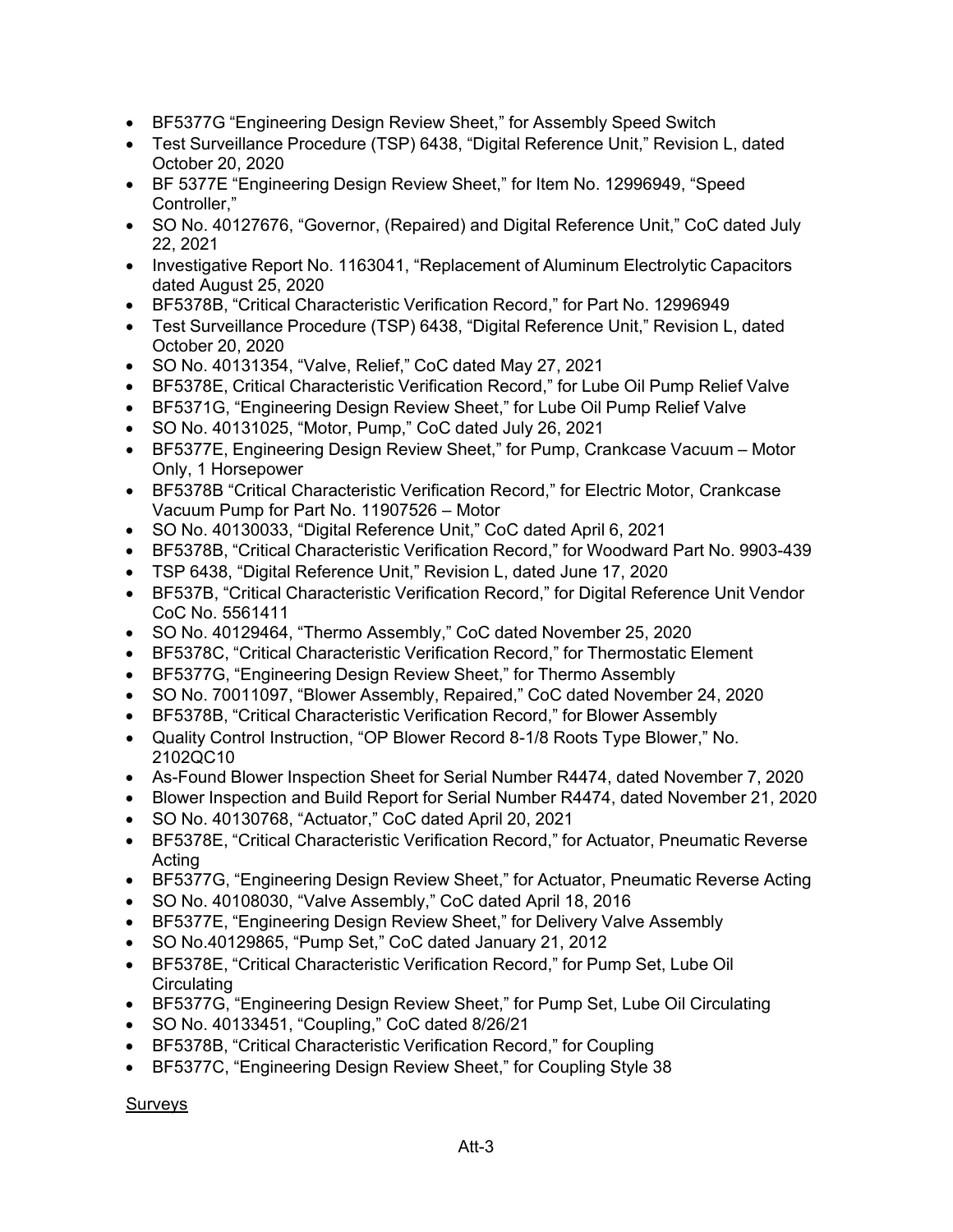- Fasteners and manufacturer of custom fasteners and machined parts supplier survey conducted by third-party contractor, dated January 17, 2019
- Pump manufacturing and testing supplier survey conducted by third-party contractor, dated September 10, 2021
- Iron Castings supplier survey conducted by FME, dated August 26, 2021
- Bearing and bearing testing supplier survey conducted by third-party contractor, dated October 11, 2019
- Die forgings and extruded forgings supplier survey conducted by FME dated October 11, 2019
- Pump supplier survey conducted by third-party contractor, dated September 14, 2019
- Generator related power conversion and control equipment supplier survey conducted by third-party contractor, dated October 2, 2019
- Crankshaft manufacturing supplier survey conducted by third-party contractor, dated June 1, 2017

# Policies and Procedures

- Standard Practice (SP)-790.00, "Nuclear Unique Items (10 CFR 50 Appendix B)," New Issue, dated April 2021
- SP 714.00, "Procedure on Reporting of Defects & Noncompliance To NRC," dated March 2010
- SP 750.00, "Commercial Grade Dedication (CGD)," dated April 2020CP-Q-05, "Preparing and Processing the Non-Conformance Report," Revision 8, dated December 21, 2020
- SP 781.45, "Internal and External Audits," dated April 2021
- SP 700.10, "Corrective and Preventive Action," dated June 2009
- SP 700.10, "Corrective and Preventive Action," dated December 2019
- SP 630.20, "Nonconforming Material Control," dated June 2009
- SP 630.20, "Nonconforming Material Control," dated April 2021
- SP 714.00, "Procedure on Reporting of Defects & Noncompliance to NRC," dated November 2008
- SP 714.00, "Procedure on Reporting of Defects & Noncompliance to NRC," dated March 2010
- SP 725.00, "Procurement of ASME Section III Components, Parts and Material," dated June 2009
- SP 750.00, "Commercial Grade Item Dedication Program," dated March 2009
- SP 781.40, "Auditor Qualification," dated December 2011
- BF4876J, Corrective Action Request
- BF4876K, Corrective Action Request
- BF4876M, Corrective Action Request
- BF5388D, "Substantial Safety Hazard Evaluation 10 CFR 21"
- QEI-011V, "Supplier, Evaluation, Approval, Monitoring, and Improvement," dated February 2009
- SP660.20, "Receipt and Acceptance of Purchased Product & Services," dated August 2021
- SP325.20, "Identification and Traceability," dated November 2020
- SP525.20, "Control of Production and Service Provision," dated August 2020

# Corrective Action Reports (CARs)

• PDR 964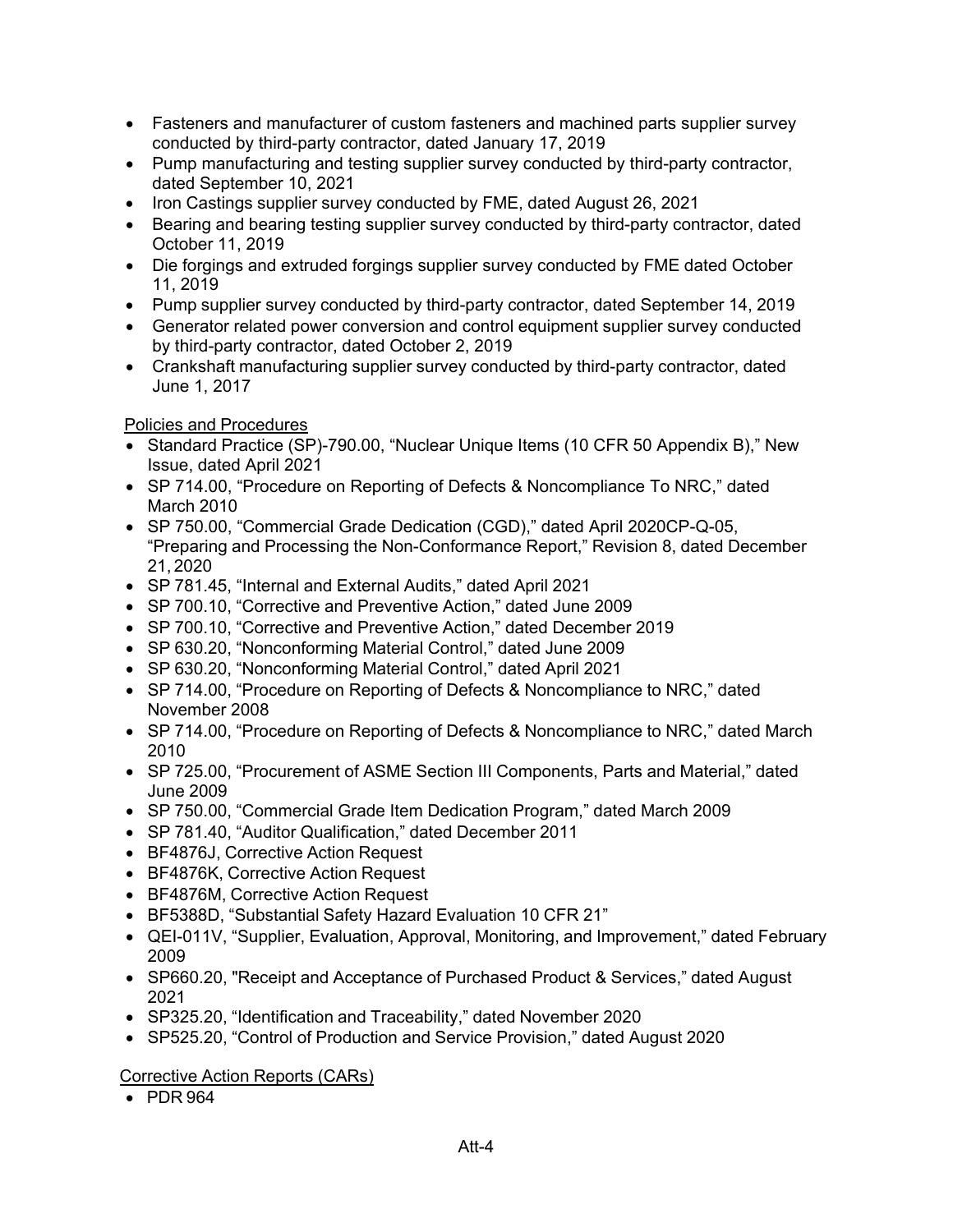- PDR 973
- PDR 991
- PDR 926
- PDR 929
- PDR 928
- PDR 925
- PDR 924
- PDR 921
- PDR 927
- PDR 931
- PDR 933
- PDR 930
- CAR 3145
- CAR 2214
- CAR 3020
- CAR 2890
- CAR 2191

# Corrective Actions Opened During the NRC Inspection

- PDR 1030
- PDR 1031
- PDR 1032
- PDR 1033
- PDR 1034
- PDR 1035
- PDR 1036

### Purchase Orders, Audit Reports, and Commercial-Grade Surveys

- PO No. 1197012, dated December 19, 2019
- Section 08 Approved Audit Plan, Checklist and Report, dated September 20, 2021
- Section 04 Approved Audit Plan, Checklist and Report, dated August 19, 2021
- Section 16 Approved Audit Plan, Checklist and Report, dated July 20, 2021
- Section 01 Approved Audit Plan, Checklist and Report, dated October 20, 2020
- Section 02 Approved Audit Plan, Checklist and Report, dated December 22, 2020
- Section 10 Approved Audit Plan, Checklist and Report, dated January 15, 2021
- Section 07 Approved Audit Plan, Checklist and Report, dated July 30, 2020
- Section 13 Approved Audit Plan, Checklist and Report, dated January 29, 2021
- Section 14 Approved Audit Plan, Checklist and Report, dated January 15, 2021
- Section 11 Approved Audit Plan, Checklist and Report, dated August 7, 2020
- Section 03, 05, 12 Approved Audit Plan, Checklist and Report, dated April 27, 2020
- Section 09 Approved Audit Plan, Checklist and Report, dated August 7, 2020
- Section 15 Approved Audit Plan, Checklist and Report, dated January 15, 2021
- Section 7.1 Approved Audit Plan, Checklist and Report, dated January 15, 2021
- Section 20 Approved Audit Plan, Checklist and Report, dated January 15, 2021
- Section 18 Approved Audit Plan, Checklist and Report, dated January 15, 2021
- Section 04, 06, 7.1, 08, 09, 13, 16,17, 19 Approved Audit Plan, Checklist and Report, dated February 5, 2020
- Section 17 Approved Audit Plan, Checklist and Report, dated December 22, 2020